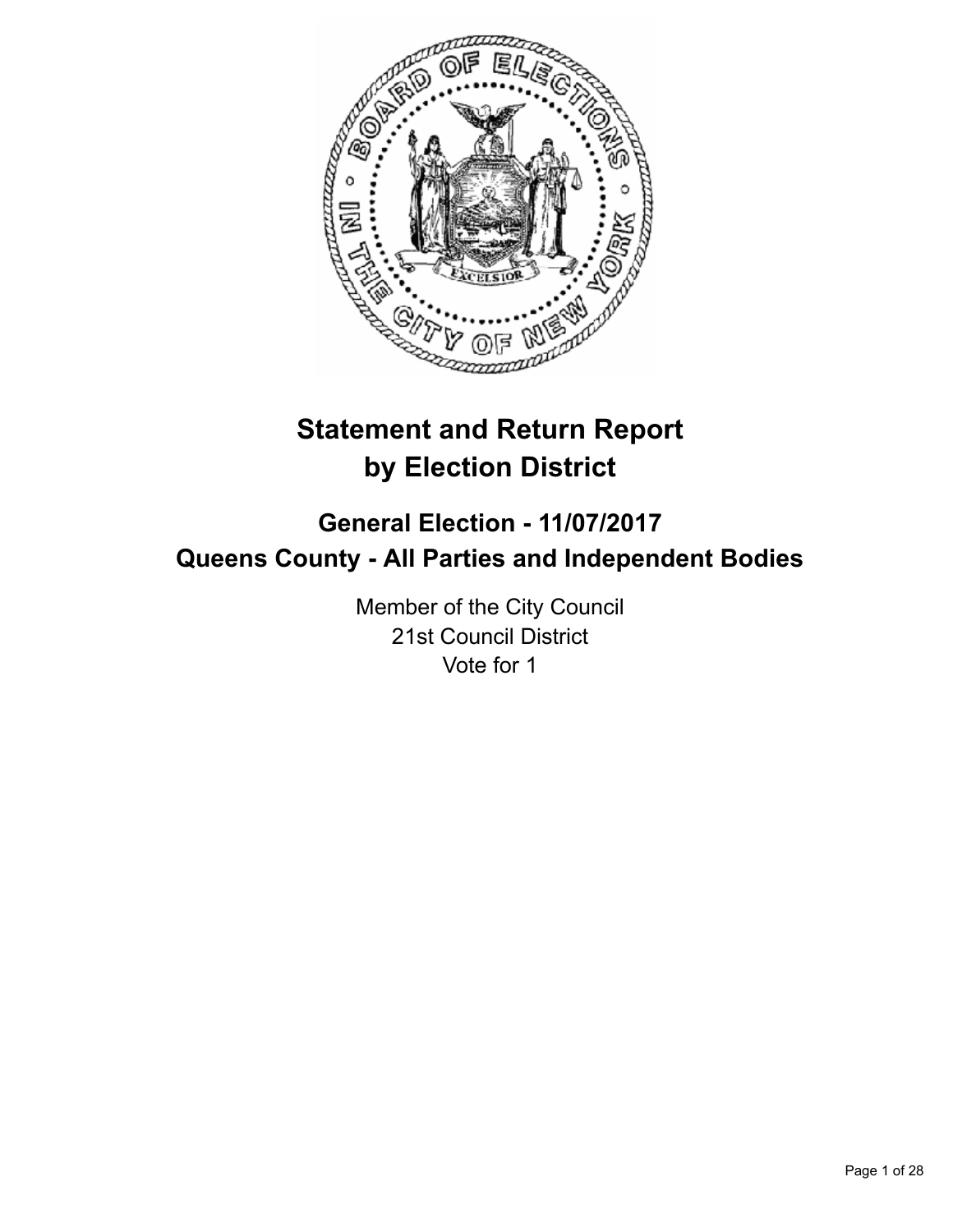

| PUBLIC COUNTER                                           | 0 |
|----------------------------------------------------------|---|
| <b>MANUALLY COUNTED EMERGENCY</b>                        | 0 |
| ABSENTEE / MILITARY                                      | 0 |
| AFFIDAVIT                                                | 0 |
| <b>Total Ballots</b>                                     | 0 |
| Less - Inapplicable Federal/Special Presidential Ballots | 0 |
| <b>Total Applicable Ballots</b>                          | 0 |
| FRANCISCO P. MOYA (DEMOCRATIC)                           | 0 |
| FRANCISCO P. MOYA (WORKING FAMILIES)                     | 0 |
| <b>Total Votes</b>                                       | 0 |

## **073/27 COMBINED into: 058/27**

| <b>Total Votes</b>                                       | 0            |
|----------------------------------------------------------|--------------|
| FRANCISCO P. MOYA (WORKING FAMILIES)                     | $\Omega$     |
| FRANCISCO P. MOYA (DEMOCRATIC)                           | <sup>0</sup> |
| <b>Total Applicable Ballots</b>                          | 0            |
| Less - Inapplicable Federal/Special Presidential Ballots | 0            |
| <b>Total Ballots</b>                                     | 0            |
| AFFIDAVIT                                                | 0            |
| ABSENTEE / MILITARY                                      | 0            |
| <b>MANUALLY COUNTED EMERGENCY</b>                        | 0            |
| <b>PUBLIC COUNTER</b>                                    | 0            |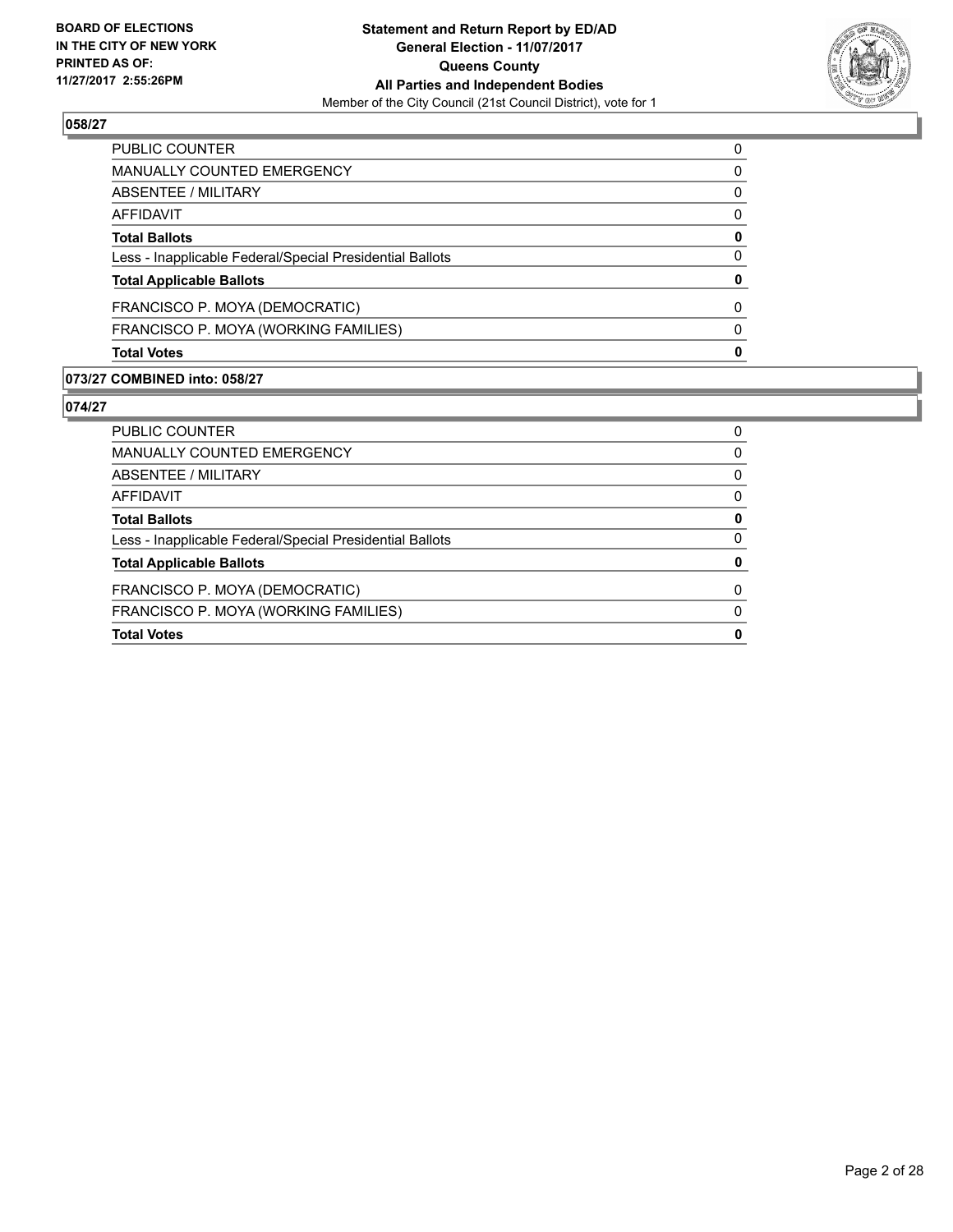

| <b>PUBLIC COUNTER</b>                                    | 130 |
|----------------------------------------------------------|-----|
| <b>MANUALLY COUNTED EMERGENCY</b>                        | 0   |
| <b>ABSENTEE / MILITARY</b>                               |     |
| <b>AFFIDAVIT</b>                                         | 0   |
| <b>Total Ballots</b>                                     | 131 |
| Less - Inapplicable Federal/Special Presidential Ballots | 0   |
| <b>Total Applicable Ballots</b>                          | 131 |
| FRANCISCO P. MOYA (DEMOCRATIC)                           | 100 |
| FRANCISCO P. MOYA (WORKING FAMILIES)                     | 6   |
| <b>Total Votes</b>                                       | 106 |
| Unrecorded                                               | 25  |

#### **002/34**

| <b>PUBLIC COUNTER</b>                                    | 124            |
|----------------------------------------------------------|----------------|
| <b>MANUALLY COUNTED EMERGENCY</b>                        | 0              |
| ABSENTEE / MILITARY                                      | $\overline{2}$ |
| AFFIDAVIT                                                | 0              |
| <b>Total Ballots</b>                                     | 126            |
| Less - Inapplicable Federal/Special Presidential Ballots | 0              |
| <b>Total Applicable Ballots</b>                          | 126            |
| FRANCISCO P. MOYA (DEMOCRATIC)                           | 89             |
| FRANCISCO P. MOYA (WORKING FAMILIES)                     | 10             |
| HIRAM MONSERRATE (WRITE-IN)                              |                |
| RICHARD A PERRY (WRITE-IN)                               |                |
| <b>Total Votes</b>                                       | 101            |
| Unrecorded                                               | 25             |

| <b>PUBLIC COUNTER</b>                                    | 149 |
|----------------------------------------------------------|-----|
| <b>MANUALLY COUNTED EMERGENCY</b>                        | 0   |
| ABSENTEE / MILITARY                                      | 0   |
| AFFIDAVIT                                                | 0   |
| <b>Total Ballots</b>                                     | 149 |
| Less - Inapplicable Federal/Special Presidential Ballots | 0   |
| <b>Total Applicable Ballots</b>                          | 149 |
| FRANCISCO P. MOYA (DEMOCRATIC)                           | 120 |
| FRANCISCO P. MOYA (WORKING FAMILIES)                     | 8   |
| UNATTRIBUTABLE WRITE-IN (WRITE-IN)                       |     |
| <b>Total Votes</b>                                       | 129 |
| Unrecorded                                               | 20  |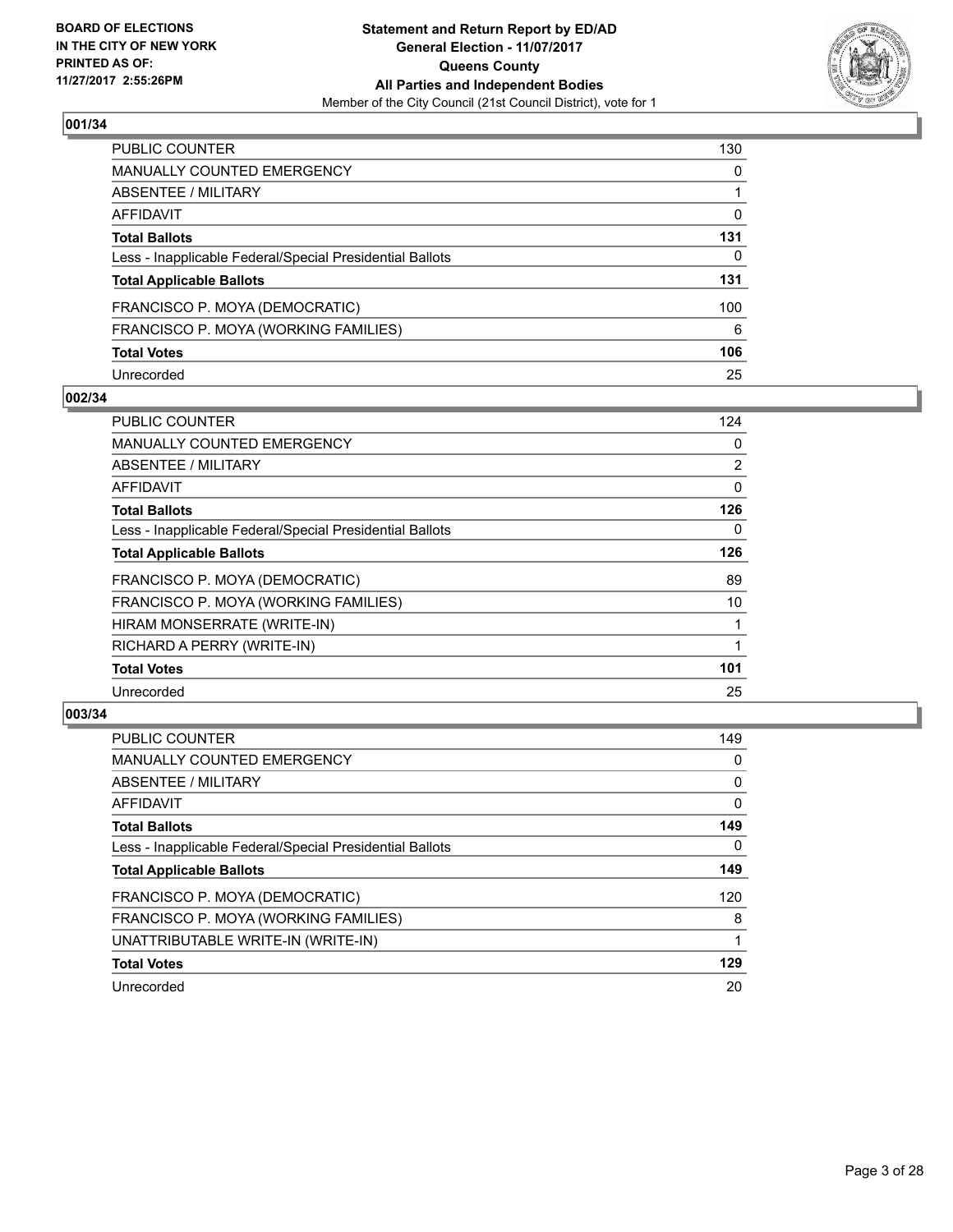

| <b>PUBLIC COUNTER</b>                                    | 148 |
|----------------------------------------------------------|-----|
| <b>MANUALLY COUNTED EMERGENCY</b>                        | 0   |
| ABSENTEE / MILITARY                                      | 4   |
| AFFIDAVIT                                                | 0   |
| <b>Total Ballots</b>                                     | 152 |
| Less - Inapplicable Federal/Special Presidential Ballots | 0   |
| <b>Total Applicable Ballots</b>                          | 152 |
| FRANCISCO P. MOYA (DEMOCRATIC)                           | 118 |
| FRANCISCO P. MOYA (WORKING FAMILIES)                     | 4   |
| UNATTRIBUTABLE WRITE-IN (WRITE-IN)                       | 1   |
| <b>Total Votes</b>                                       | 123 |
| Unrecorded                                               | 29  |

#### **005/34**

| <b>PUBLIC COUNTER</b>                                    | 161            |
|----------------------------------------------------------|----------------|
| <b>MANUALLY COUNTED EMERGENCY</b>                        | 0              |
| ABSENTEE / MILITARY                                      | $\overline{2}$ |
| AFFIDAVIT                                                | 2              |
| <b>Total Ballots</b>                                     | 165            |
| Less - Inapplicable Federal/Special Presidential Ballots | $\Omega$       |
| <b>Total Applicable Ballots</b>                          | 165            |
| FRANCISCO P. MOYA (DEMOCRATIC)                           | 122            |
| FRANCISCO P. MOYA (WORKING FAMILIES)                     | 7              |
| HIRAM MONSERRATE (WRITE-IN)                              | 3              |
| RIGOBERTO VILLALVIR (WRITE-IN)                           | 1              |
| <b>Total Votes</b>                                       | 133            |
| Unrecorded                                               | 32             |

| PUBLIC COUNTER                                           | 97               |
|----------------------------------------------------------|------------------|
| <b>MANUALLY COUNTED EMERGENCY</b>                        | 0                |
| ABSENTEE / MILITARY                                      | 5                |
| AFFIDAVIT                                                | 0                |
| <b>Total Ballots</b>                                     | 102 <sub>2</sub> |
| Less - Inapplicable Federal/Special Presidential Ballots | 0                |
| <b>Total Applicable Ballots</b>                          | 102 <sub>2</sub> |
| FRANCISCO P. MOYA (DEMOCRATIC)                           | 87               |
| FRANCISCO P. MOYA (WORKING FAMILIES)                     | 4                |
| <b>Total Votes</b>                                       | 91               |
| Unrecorded                                               | 11               |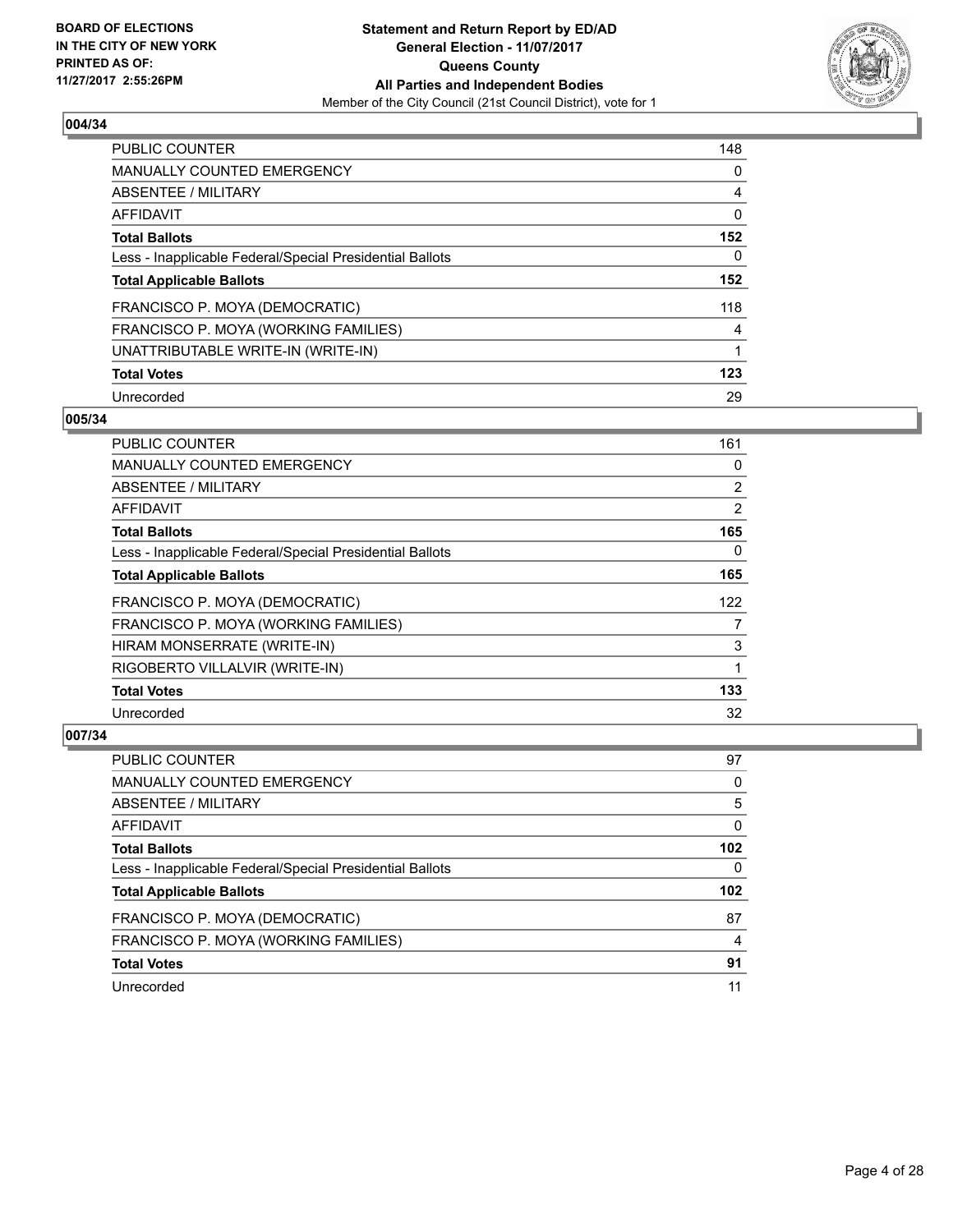

| <b>PUBLIC COUNTER</b>                                    | 179 |
|----------------------------------------------------------|-----|
| <b>MANUALLY COUNTED EMERGENCY</b>                        | 0   |
| <b>ABSENTEE / MILITARY</b>                               | 5   |
| <b>AFFIDAVIT</b>                                         | 2   |
| <b>Total Ballots</b>                                     | 186 |
| Less - Inapplicable Federal/Special Presidential Ballots | 0   |
| <b>Total Applicable Ballots</b>                          | 186 |
| FRANCISCO P. MOYA (DEMOCRATIC)                           | 141 |
| FRANCISCO P. MOYA (WORKING FAMILIES)                     | 10  |
| DANNY DROMM (WRITE-IN)                                   | 2   |
| ERAN MONSERATT (WRITE-IN)                                |     |
| <b>GERSHON GOLDMAN (WRITE-IN)</b>                        |     |
| <b>Total Votes</b>                                       | 155 |
| Unrecorded                                               | 31  |

## **012/34**

| <b>PUBLIC COUNTER</b>                                    | 139            |
|----------------------------------------------------------|----------------|
| MANUALLY COUNTED EMERGENCY                               | 0              |
| ABSENTEE / MILITARY                                      | $\overline{2}$ |
| AFFIDAVIT                                                | 0              |
| <b>Total Ballots</b>                                     | 141            |
| Less - Inapplicable Federal/Special Presidential Ballots | 0              |
| <b>Total Applicable Ballots</b>                          | 141            |
| FRANCISCO P. MOYA (DEMOCRATIC)                           | 105            |
| FRANCISCO P. MOYA (WORKING FAMILIES)                     | 7              |
| HIRAM MONSERRATE (WRITE-IN)                              | 2              |
| <b>JESSIE VENTURA (WRITE-IN)</b>                         |                |
| UNATTRIBUTABLE WRITE-IN (WRITE-IN)                       |                |
| <b>Total Votes</b>                                       | 116            |
| Unrecorded                                               | 25             |

| <b>PUBLIC COUNTER</b>                                    | 197 |
|----------------------------------------------------------|-----|
| <b>MANUALLY COUNTED EMERGENCY</b>                        | 0   |
| <b>ABSENTEE / MILITARY</b>                               | 0   |
| <b>AFFIDAVIT</b>                                         | 6   |
| <b>Total Ballots</b>                                     | 203 |
| Less - Inapplicable Federal/Special Presidential Ballots | 0   |
| <b>Total Applicable Ballots</b>                          | 203 |
| FRANCISCO P. MOYA (DEMOCRATIC)                           | 153 |
| FRANCISCO P. MOYA (WORKING FAMILIES)                     | 7   |
| ERYCKA MONTOYA (WRITE-IN)                                |     |
| HIRAM MONSERRATE (WRITE-IN)                              |     |
| UNATTRIBUTABLE WRITE-IN (WRITE-IN)                       |     |
| <b>Total Votes</b>                                       | 163 |
| Unrecorded                                               | 40  |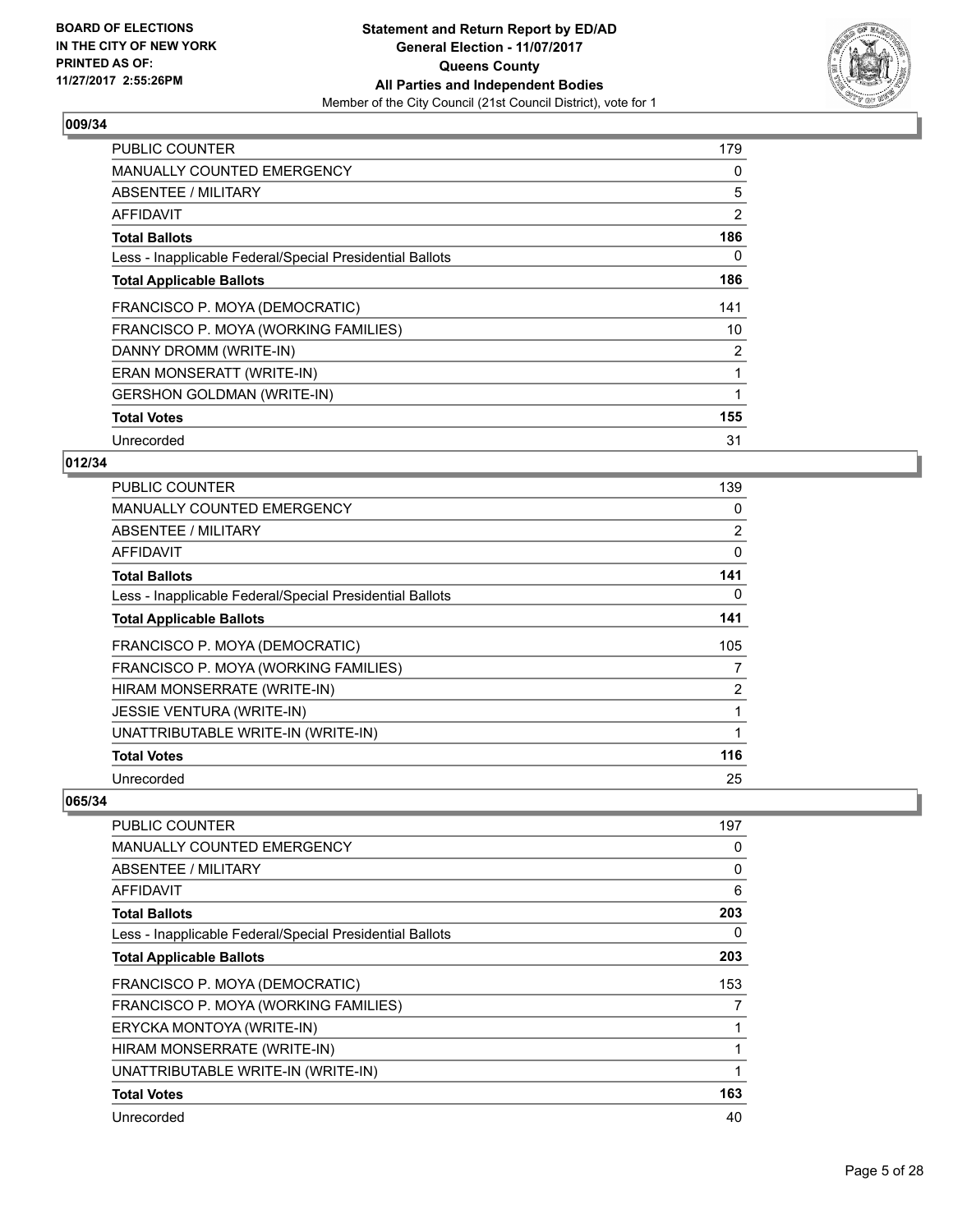

| <b>PUBLIC COUNTER</b>                                    | 171 |
|----------------------------------------------------------|-----|
| <b>MANUALLY COUNTED EMERGENCY</b>                        | 0   |
| ABSENTEE / MILITARY                                      | 0   |
| AFFIDAVIT                                                | 3   |
| <b>Total Ballots</b>                                     | 174 |
| Less - Inapplicable Federal/Special Presidential Ballots | 0   |
| <b>Total Applicable Ballots</b>                          | 174 |
| FRANCISCO P. MOYA (DEMOCRATIC)                           | 137 |
| FRANCISCO P. MOYA (WORKING FAMILIES)                     | 9   |
| CRISTINA FURLONG (WRITE-IN)                              | 3   |
| <b>Total Votes</b>                                       | 149 |
| Unrecorded                                               | 25  |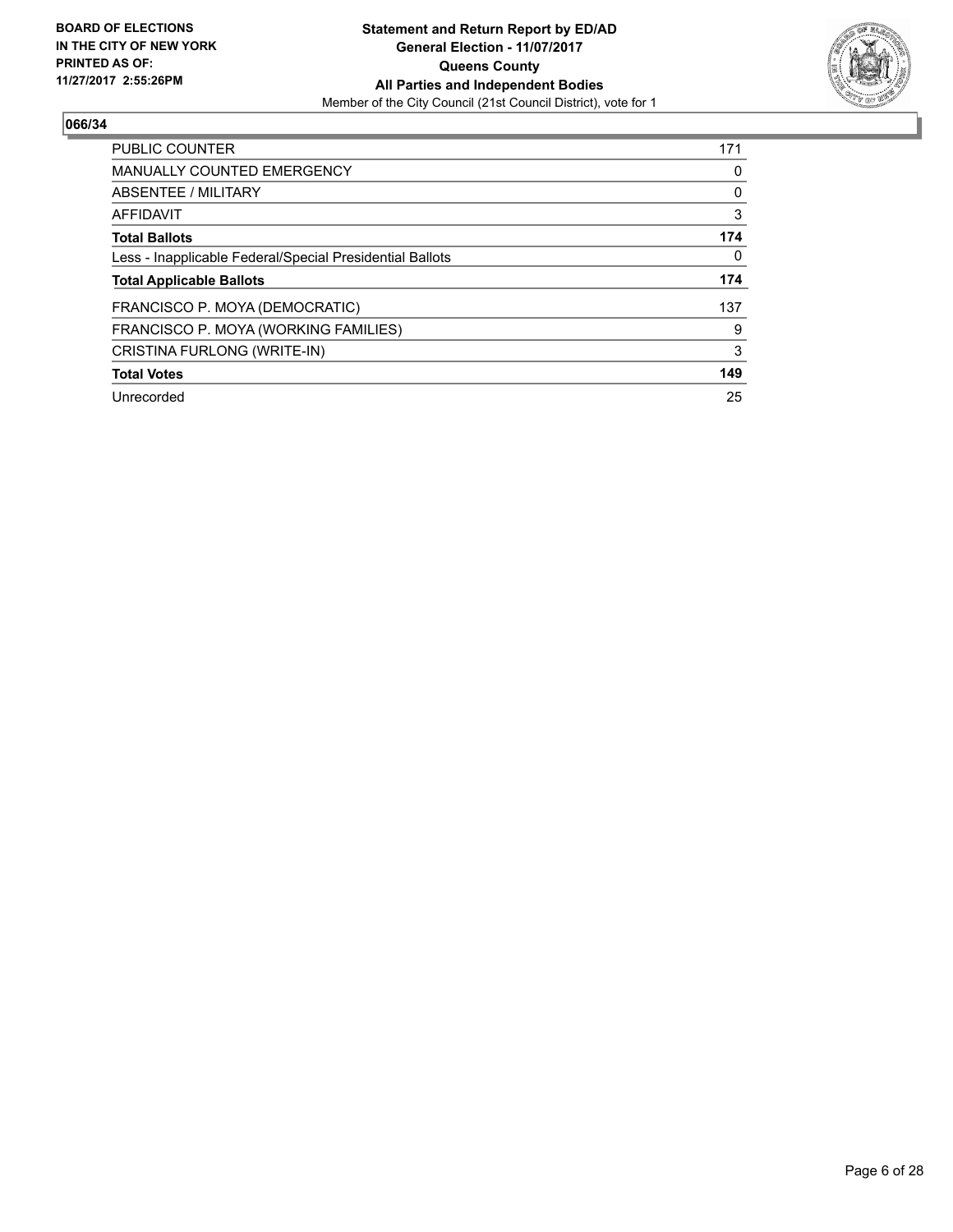

| <b>PUBLIC COUNTER</b>                                    | 139            |
|----------------------------------------------------------|----------------|
| <b>MANUALLY COUNTED EMERGENCY</b>                        | 0              |
| ABSENTEE / MILITARY                                      | $\overline{2}$ |
| AFFIDAVIT                                                | $\overline{2}$ |
| <b>Total Ballots</b>                                     | 143            |
| Less - Inapplicable Federal/Special Presidential Ballots | 0              |
| <b>Total Applicable Ballots</b>                          | 143            |
| FRANCISCO P. MOYA (DEMOCRATIC)                           | 122            |
| FRANCISCO P. MOYA (WORKING FAMILIES)                     | 7              |
| JOHN VERCO (WRITE-IN)                                    |                |
| <b>Total Votes</b>                                       | 130            |
| Unrecorded                                               | 13             |

## **014/35**

| <b>PUBLIC COUNTER</b>                                    | 112      |
|----------------------------------------------------------|----------|
| <b>MANUALLY COUNTED EMERGENCY</b>                        | 0        |
| ABSENTEE / MILITARY                                      | 0        |
| AFFIDAVIT                                                | 2        |
| <b>Total Ballots</b>                                     | 114      |
| Less - Inapplicable Federal/Special Presidential Ballots | $\Omega$ |
| <b>Total Applicable Ballots</b>                          | 114      |
| FRANCISCO P. MOYA (DEMOCRATIC)                           | 80       |
| FRANCISCO P. MOYA (WORKING FAMILIES)                     | 5        |
| <b>Total Votes</b>                                       | 85       |
| Unrecorded                                               | 29       |
|                                                          |          |

| <b>PUBLIC COUNTER</b>                                    | 320      |
|----------------------------------------------------------|----------|
| MANUALLY COUNTED EMERGENCY                               | 0        |
| ABSENTEE / MILITARY                                      | 5        |
| AFFIDAVIT                                                | 7        |
| <b>Total Ballots</b>                                     | 332      |
| Less - Inapplicable Federal/Special Presidential Ballots | $\Omega$ |
| <b>Total Applicable Ballots</b>                          | 332      |
| FRANCISCO P. MOYA (DEMOCRATIC)                           | 279      |
| FRANCISCO P. MOYA (WORKING FAMILIES)                     | 15       |
| <b>Total Votes</b>                                       | 294      |
| Unrecorded                                               | 38       |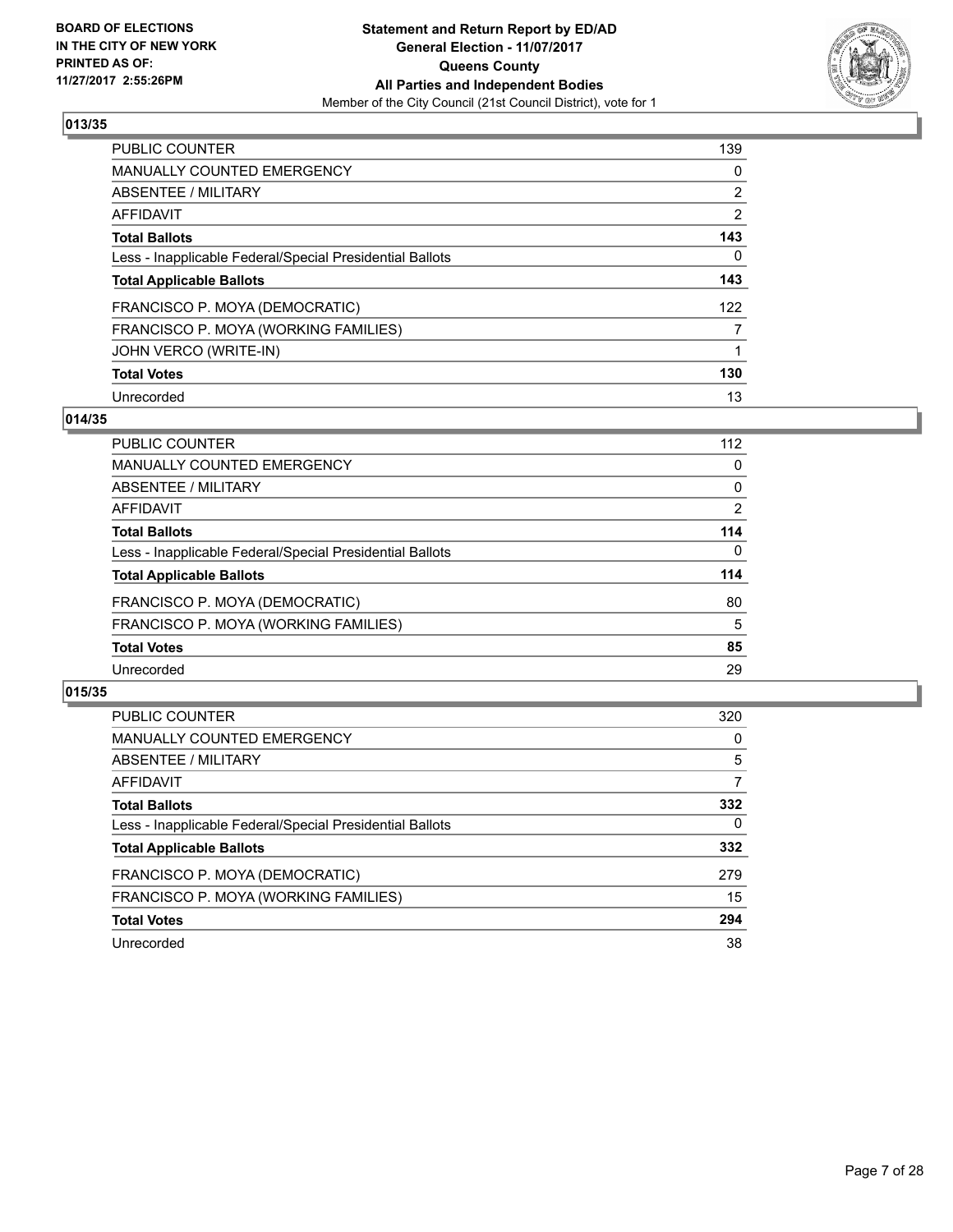

| <b>PUBLIC COUNTER</b>                                    | 245 |
|----------------------------------------------------------|-----|
| MANUALLY COUNTED EMERGENCY                               | 0   |
| ABSENTEE / MILITARY                                      | 4   |
| <b>AFFIDAVIT</b>                                         | 4   |
| <b>Total Ballots</b>                                     | 253 |
| Less - Inapplicable Federal/Special Presidential Ballots | 0   |
| <b>Total Applicable Ballots</b>                          | 253 |
| FRANCISCO P. MOYA (DEMOCRATIC)                           | 227 |
| FRANCISCO P. MOYA (WORKING FAMILIES)                     | 3   |
| <b>Total Votes</b>                                       | 230 |
| Unrecorded                                               | 23  |

## **017/35**

| <b>PUBLIC COUNTER</b>                                    | 244 |
|----------------------------------------------------------|-----|
| <b>MANUALLY COUNTED EMERGENCY</b>                        | 0   |
| ABSENTEE / MILITARY                                      | 7   |
| <b>AFFIDAVIT</b>                                         |     |
| <b>Total Ballots</b>                                     | 252 |
| Less - Inapplicable Federal/Special Presidential Ballots | 0   |
| <b>Total Applicable Ballots</b>                          | 252 |
| FRANCISCO P. MOYA (DEMOCRATIC)                           | 203 |
| FRANCISCO P. MOYA (WORKING FAMILIES)                     | 12  |
| HIRAM MONSERRATE (WRITE-IN)                              |     |
| <b>Total Votes</b>                                       | 216 |
| Unrecorded                                               | 36  |

| <b>PUBLIC COUNTER</b>                                    | 308 |
|----------------------------------------------------------|-----|
| <b>MANUALLY COUNTED EMERGENCY</b>                        | 0   |
| ABSENTEE / MILITARY                                      | 8   |
| <b>AFFIDAVIT</b>                                         | 0   |
| <b>Total Ballots</b>                                     | 316 |
| Less - Inapplicable Federal/Special Presidential Ballots | 0   |
| <b>Total Applicable Ballots</b>                          | 316 |
| FRANCISCO P. MOYA (DEMOCRATIC)                           | 263 |
| FRANCISCO P. MOYA (WORKING FAMILIES)                     | 14  |
| DAVID SAMUEL (WRITE-IN)                                  |     |
| ERYCKA MONTOYA (WRITE-IN)                                |     |
| HIRAM MONSERRATE (WRITE-IN)                              | 1   |
| PAUL VALLONE (WRITE-IN)                                  | 1   |
| <b>Total Votes</b>                                       | 281 |
| Unrecorded                                               | 35  |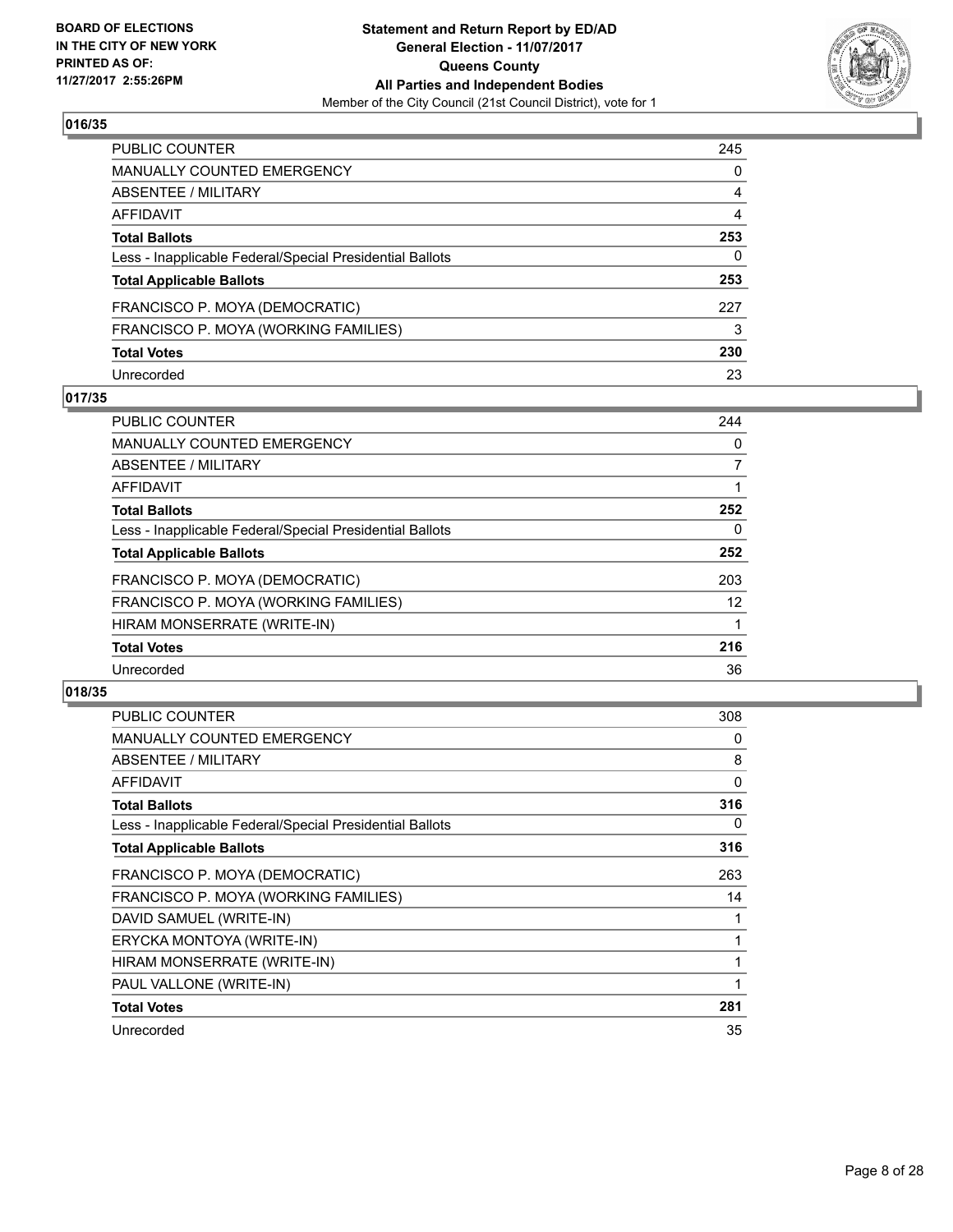

| <b>PUBLIC COUNTER</b>                                    | 167 |
|----------------------------------------------------------|-----|
| <b>MANUALLY COUNTED EMERGENCY</b>                        | 0   |
| ABSENTEE / MILITARY                                      |     |
| AFFIDAVIT                                                | 0   |
| <b>Total Ballots</b>                                     | 168 |
| Less - Inapplicable Federal/Special Presidential Ballots | 0   |
| <b>Total Applicable Ballots</b>                          | 168 |
| FRANCISCO P. MOYA (DEMOCRATIC)                           | 135 |
| FRANCISCO P. MOYA (WORKING FAMILIES)                     | 6   |
| PAUL D GRAZIANO (WRITE-IN)                               |     |
| <b>Total Votes</b>                                       | 142 |
| Unrecorded                                               | 26  |

#### **020/35**

| <b>PUBLIC COUNTER</b>                                    | 260 |
|----------------------------------------------------------|-----|
| <b>MANUALLY COUNTED EMERGENCY</b>                        | 0   |
| ABSENTEE / MILITARY                                      |     |
| <b>AFFIDAVIT</b>                                         | 3   |
| <b>Total Ballots</b>                                     | 264 |
| Less - Inapplicable Federal/Special Presidential Ballots | 0   |
| <b>Total Applicable Ballots</b>                          | 264 |
| FRANCISCO P. MOYA (DEMOCRATIC)                           | 234 |
| FRANCISCO P. MOYA (WORKING FAMILIES)                     | 7   |
| HIRAM MONSERRATE (WRITE-IN)                              | 2   |
| <b>Total Votes</b>                                       | 243 |
| Unrecorded                                               | 21  |

| <b>PUBLIC COUNTER</b>                                    | 192             |
|----------------------------------------------------------|-----------------|
| <b>MANUALLY COUNTED EMERGENCY</b>                        | 0               |
| ABSENTEE / MILITARY                                      | 8               |
| AFFIDAVIT                                                | $\overline{2}$  |
| <b>Total Ballots</b>                                     | 202             |
| Less - Inapplicable Federal/Special Presidential Ballots | 0               |
| <b>Total Applicable Ballots</b>                          | 202             |
| FRANCISCO P. MOYA (DEMOCRATIC)                           | 155             |
| FRANCISCO P. MOYA (WORKING FAMILIES)                     | 12 <sup>2</sup> |
| UNATTRIBUTABLE WRITE-IN (WRITE-IN)                       |                 |
| <b>Total Votes</b>                                       | 168             |
| Unrecorded                                               | 34              |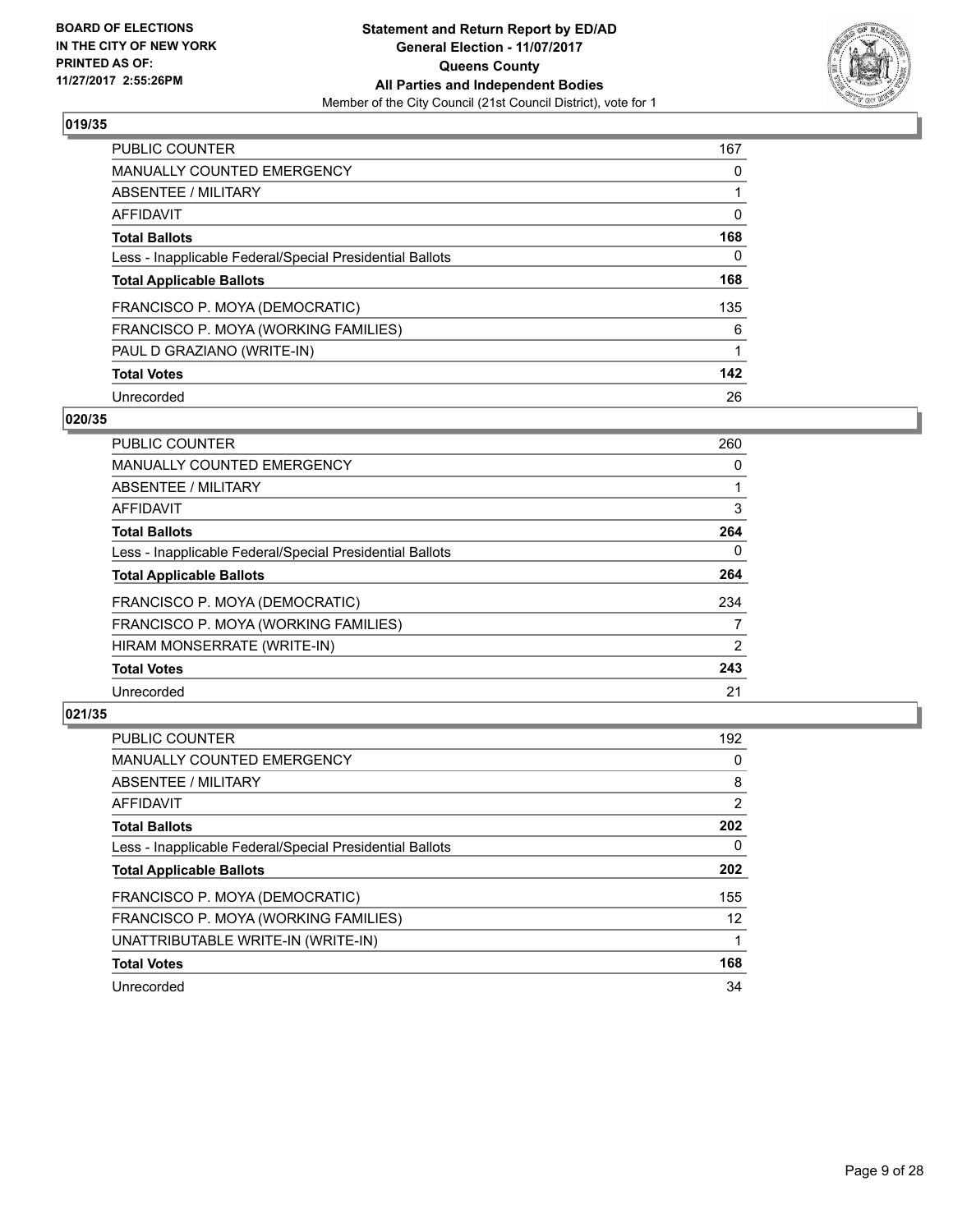

| PUBLIC COUNTER                                           | 192          |
|----------------------------------------------------------|--------------|
| <b>MANUALLY COUNTED EMERGENCY</b>                        | $\mathbf{0}$ |
| <b>ABSENTEE / MILITARY</b>                               | 4            |
| AFFIDAVIT                                                | $\mathbf{0}$ |
| <b>Total Ballots</b>                                     | 196          |
| Less - Inapplicable Federal/Special Presidential Ballots | $\mathbf{0}$ |
| <b>Total Applicable Ballots</b>                          | 196          |
| FRANCISCO P. MOYA (DEMOCRATIC)                           | 164          |
| FRANCISCO P. MOYA (WORKING FAMILIES)                     | 10           |
| <b>Total Votes</b>                                       | 174          |
| Unrecorded                                               | 22           |

## **025/35**

| <b>PUBLIC COUNTER</b>                                    | 323            |
|----------------------------------------------------------|----------------|
| <b>MANUALLY COUNTED EMERGENCY</b>                        | 0              |
| ABSENTEE / MILITARY                                      | 3              |
| AFFIDAVIT                                                | 8              |
| <b>Total Ballots</b>                                     | 334            |
| Less - Inapplicable Federal/Special Presidential Ballots | 0              |
| <b>Total Applicable Ballots</b>                          | 334            |
| FRANCISCO P. MOYA (DEMOCRATIC)                           | 292            |
| FRANCISCO P. MOYA (WORKING FAMILIES)                     | 13             |
| HIRAM MONSERRATE (WRITE-IN)                              | $\overline{2}$ |
| <b>Total Votes</b>                                       | 307            |
| Unrecorded                                               | 27             |

| <b>PUBLIC COUNTER</b>                                    | 58 |
|----------------------------------------------------------|----|
| MANUALLY COUNTED EMERGENCY                               | 0  |
| ABSENTEE / MILITARY                                      |    |
| AFFIDAVIT                                                |    |
| <b>Total Ballots</b>                                     | 60 |
| Less - Inapplicable Federal/Special Presidential Ballots | 0  |
| <b>Total Applicable Ballots</b>                          | 60 |
| FRANCISCO P. MOYA (DEMOCRATIC)                           | 51 |
| FRANCISCO P. MOYA (WORKING FAMILIES)                     | 3  |
| <b>Total Votes</b>                                       | 54 |
| Unrecorded                                               | 6  |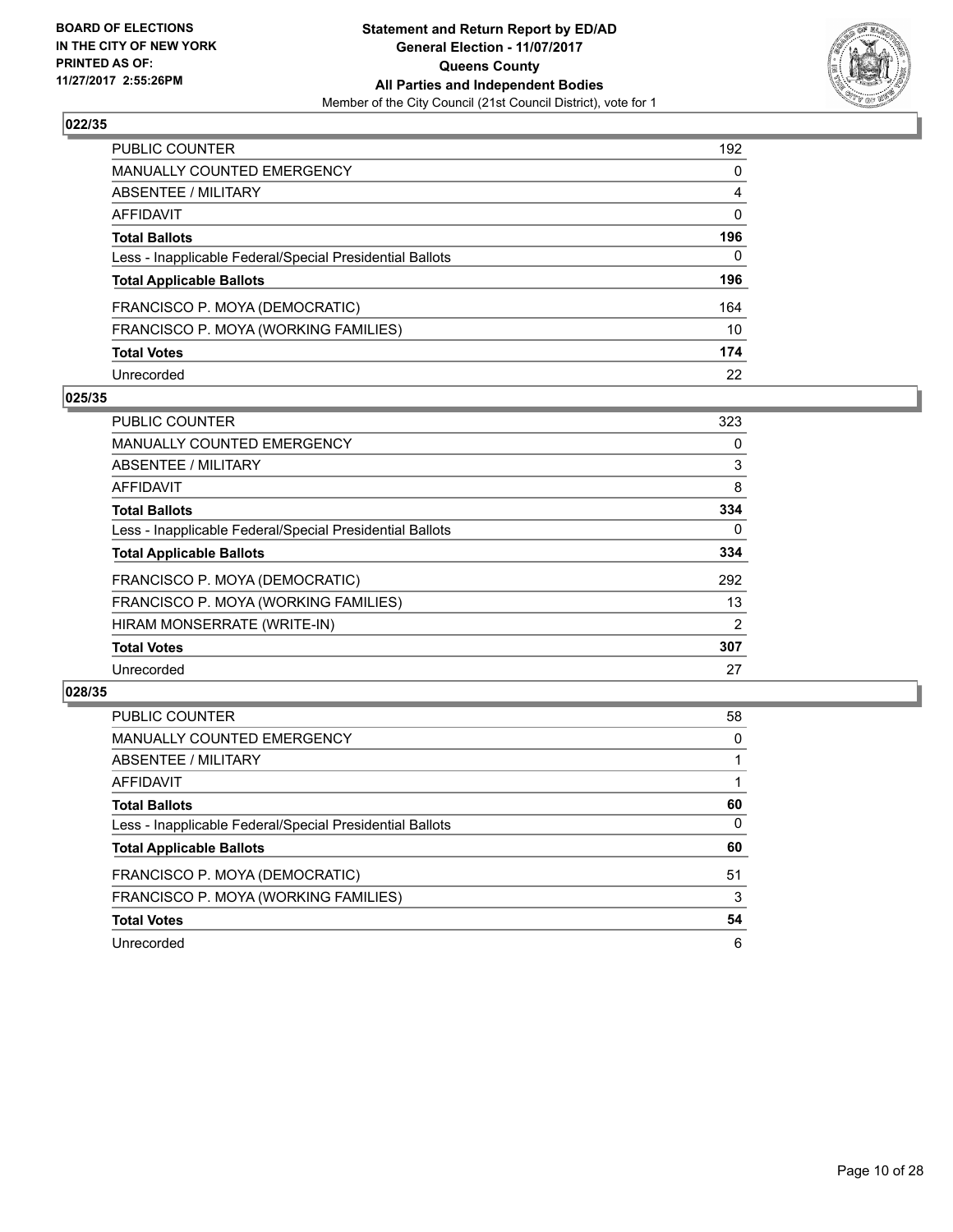

| PUBLIC COUNTER                                           | 3            |
|----------------------------------------------------------|--------------|
| MANUALLY COUNTED EMERGENCY                               | 0            |
| ABSENTEE / MILITARY                                      | 0            |
| AFFIDAVIT                                                | $\mathbf{0}$ |
| Total Ballots                                            | 3            |
| Less - Inapplicable Federal/Special Presidential Ballots | $\mathbf{0}$ |
| <b>Total Applicable Ballots</b>                          | 3            |
| FRANCISCO P. MOYA (DEMOCRATIC)                           | 2            |
| FRANCISCO P. MOYA (WORKING FAMILIES)                     | $\mathbf{0}$ |
| <b>Total Votes</b>                                       | 2            |
| Unrecorded                                               |              |

#### **031/35**

| <b>Total Votes</b>                                       | 0        |
|----------------------------------------------------------|----------|
| FRANCISCO P. MOYA (WORKING FAMILIES)                     | $\Omega$ |
| FRANCISCO P. MOYA (DEMOCRATIC)                           | 0        |
| <b>Total Applicable Ballots</b>                          | 0        |
| Less - Inapplicable Federal/Special Presidential Ballots | 0        |
| <b>Total Ballots</b>                                     | 0        |
| AFFIDAVIT                                                | 0        |
| ABSENTEE / MILITARY                                      | 0        |
| MANUALLY COUNTED EMERGENCY                               | 0        |
| PUBLIC COUNTER                                           | 0        |

| <b>PUBLIC COUNTER</b>                                    | 167            |
|----------------------------------------------------------|----------------|
| <b>MANUALLY COUNTED EMERGENCY</b>                        | 0              |
| ABSENTEE / MILITARY                                      | $\overline{2}$ |
| AFFIDAVIT                                                |                |
| <b>Total Ballots</b>                                     | 170            |
| Less - Inapplicable Federal/Special Presidential Ballots | 0              |
| <b>Total Applicable Ballots</b>                          | 170            |
| FRANCISCO P. MOYA (DEMOCRATIC)                           | 144            |
| FRANCISCO P. MOYA (WORKING FAMILIES)                     | 5              |
| <b>Total Votes</b>                                       | 149            |
| Unrecorded                                               | 21             |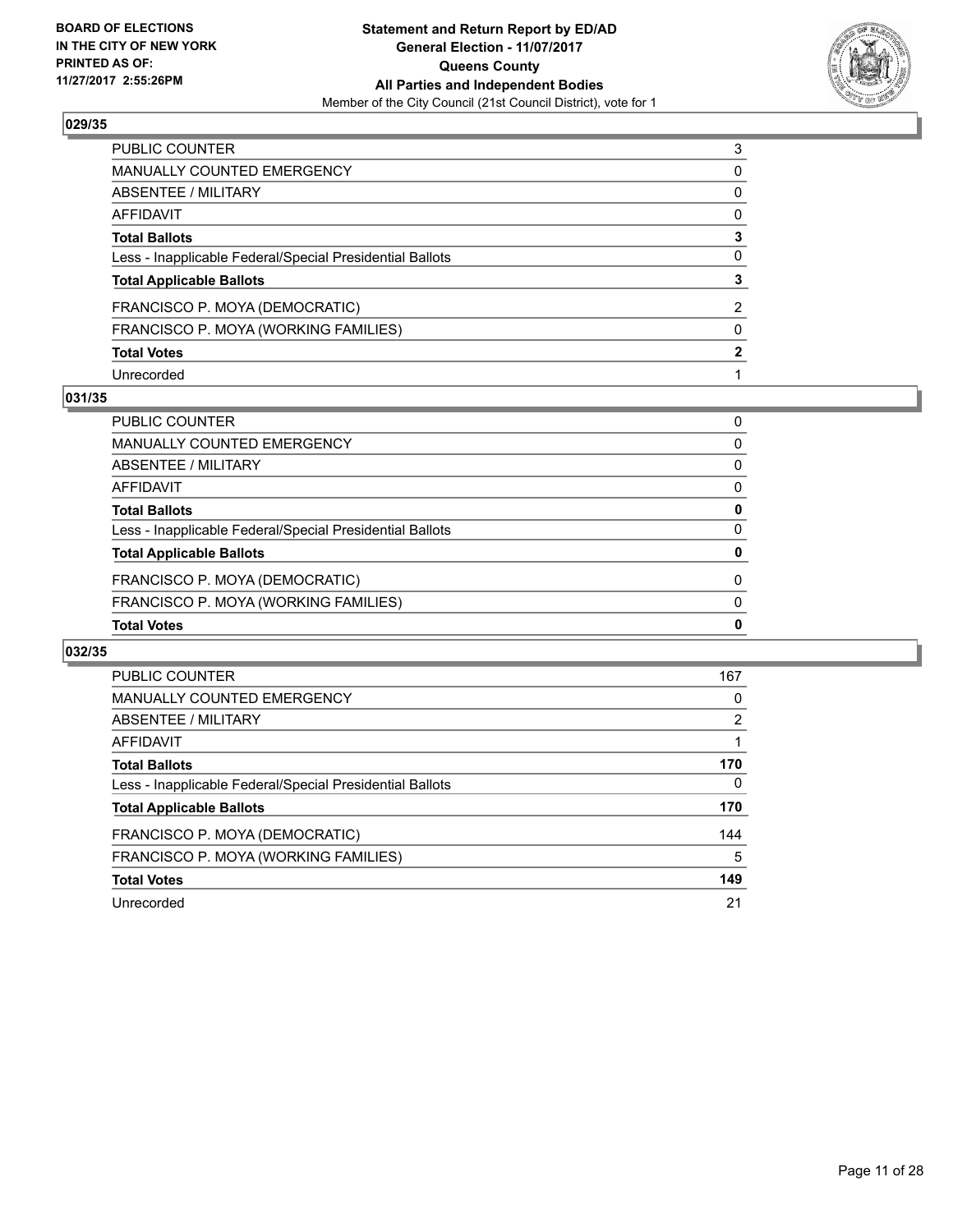

| <b>Total Votes</b>                                       | 0            |
|----------------------------------------------------------|--------------|
| FRANCISCO P. MOYA (WORKING FAMILIES)                     | $\Omega$     |
| FRANCISCO P. MOYA (DEMOCRATIC)                           | 0            |
| <b>Total Applicable Ballots</b>                          | 0            |
| Less - Inapplicable Federal/Special Presidential Ballots | 0            |
| <b>Total Ballots</b>                                     | $\mathbf{0}$ |
| AFFIDAVIT                                                | 0            |
| <b>ABSENTEE / MILITARY</b>                               | 0            |
| MANUALLY COUNTED EMERGENCY                               | 0            |
| PUBLIC COUNTER                                           | $\Omega$     |

#### **035/35**

| <b>PUBLIC COUNTER</b>                                    | 40  |
|----------------------------------------------------------|-----|
| MANUALLY COUNTED EMERGENCY                               | 0   |
| ABSENTEE / MILITARY                                      | 140 |
| AFFIDAVIT                                                | 0   |
| <b>Total Ballots</b>                                     | 180 |
| Less - Inapplicable Federal/Special Presidential Ballots | 0   |
| <b>Total Applicable Ballots</b>                          | 180 |
| FRANCISCO P. MOYA (DEMOCRATIC)                           | 120 |
| FRANCISCO P. MOYA (WORKING FAMILIES)                     | 10  |
| <b>Total Votes</b>                                       | 130 |
| Unrecorded                                               | 50  |
|                                                          |     |

| <b>PUBLIC COUNTER</b>                                    | 119 |
|----------------------------------------------------------|-----|
| <b>MANUALLY COUNTED EMERGENCY</b>                        | 0   |
| ABSENTEE / MILITARY                                      | 0   |
| <b>AFFIDAVIT</b>                                         |     |
| <b>Total Ballots</b>                                     | 120 |
| Less - Inapplicable Federal/Special Presidential Ballots | 0   |
| <b>Total Applicable Ballots</b>                          | 120 |
| FRANCISCO P. MOYA (DEMOCRATIC)                           | 93  |
| FRANCISCO P. MOYA (WORKING FAMILIES)                     |     |
| BRIAN ROJAS (WRITE-IN)                                   |     |
| <b>Total Votes</b>                                       | 101 |
| Unrecorded                                               | 19  |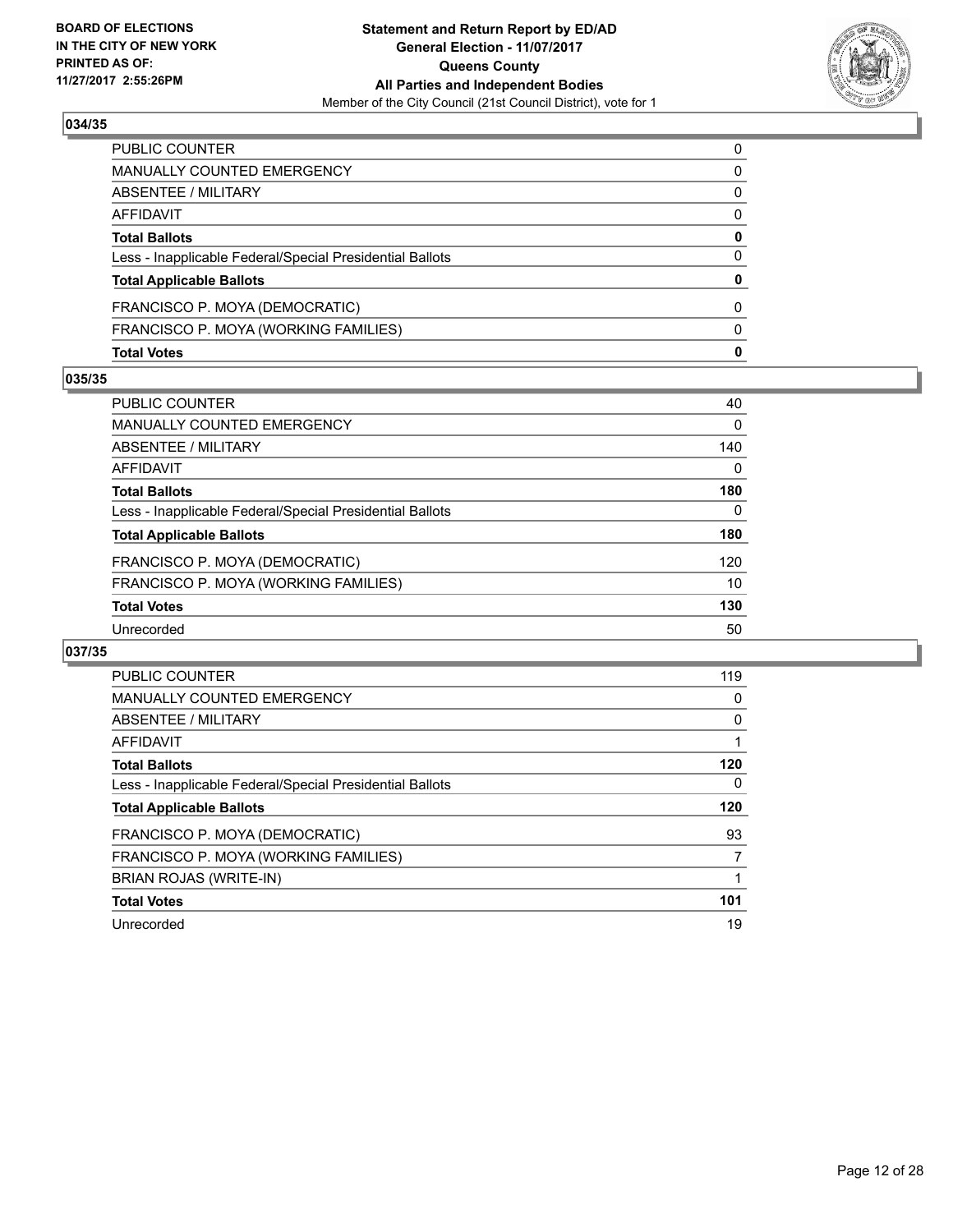

| <b>PUBLIC COUNTER</b>                                    | 270 |
|----------------------------------------------------------|-----|
| <b>MANUALLY COUNTED EMERGENCY</b>                        | 0   |
| ABSENTEE / MILITARY                                      | 3   |
| AFFIDAVIT                                                | 3   |
| <b>Total Ballots</b>                                     | 276 |
| Less - Inapplicable Federal/Special Presidential Ballots | 0   |
| <b>Total Applicable Ballots</b>                          | 276 |
| FRANCISCO P. MOYA (DEMOCRATIC)                           | 234 |
| FRANCISCO P. MOYA (WORKING FAMILIES)                     | 7   |
| STEPHEN BEAR (WRITE-IN)                                  |     |
| UNATTRIBUTABLE WRITE-IN (WRITE-IN)                       | 1   |
| <b>Total Votes</b>                                       | 243 |
| Unrecorded                                               | 33  |

## **039/35**

| <b>PUBLIC COUNTER</b>                                    | 131 |
|----------------------------------------------------------|-----|
| <b>MANUALLY COUNTED EMERGENCY</b>                        | 0   |
| ABSENTEE / MILITARY                                      | 0   |
| AFFIDAVIT                                                |     |
| <b>Total Ballots</b>                                     | 132 |
| Less - Inapplicable Federal/Special Presidential Ballots | 0   |
| <b>Total Applicable Ballots</b>                          | 132 |
| FRANCISCO P. MOYA (DEMOCRATIC)                           | 110 |
| FRANCISCO P. MOYA (WORKING FAMILIES)                     | 4   |
| HIRAM MONSERRATE (WRITE-IN)                              |     |
| <b>Total Votes</b>                                       | 115 |
| Unrecorded                                               | 17  |

| PUBLIC COUNTER                                           | 108 |
|----------------------------------------------------------|-----|
| <b>MANUALLY COUNTED EMERGENCY</b>                        | 0   |
| ABSENTEE / MILITARY                                      | 0   |
| AFFIDAVIT                                                | 0   |
| <b>Total Ballots</b>                                     | 108 |
| Less - Inapplicable Federal/Special Presidential Ballots | 0   |
| <b>Total Applicable Ballots</b>                          | 108 |
| FRANCISCO P. MOYA (DEMOCRATIC)                           | 87  |
| FRANCISCO P. MOYA (WORKING FAMILIES)                     | 2   |
| HIRAM MONSERRATE (WRITE-IN)                              |     |
| <b>Total Votes</b>                                       | 90  |
| Unrecorded                                               | 18  |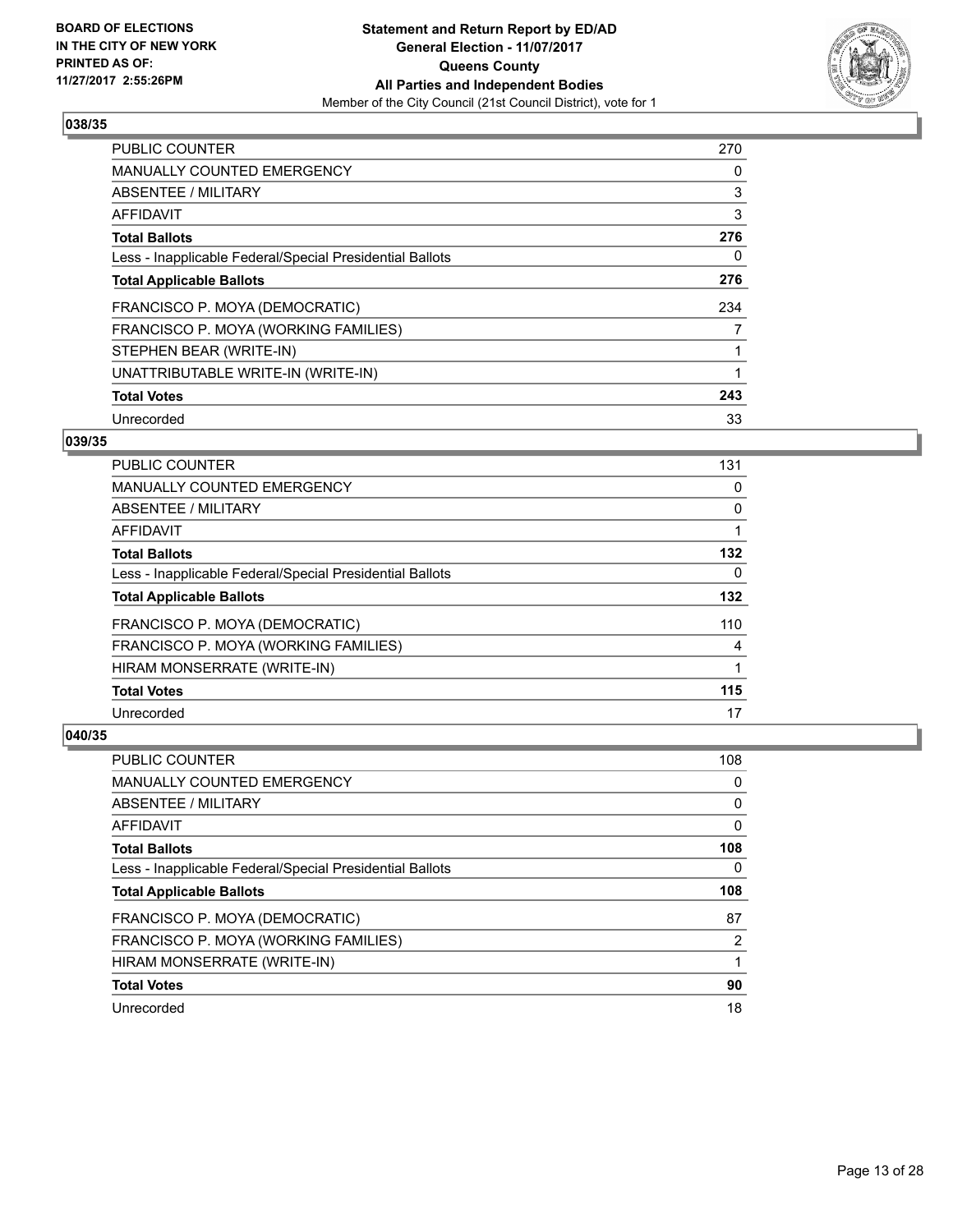

| <b>PUBLIC COUNTER</b>                                    | 166 |
|----------------------------------------------------------|-----|
| <b>MANUALLY COUNTED EMERGENCY</b>                        | 0   |
| ABSENTEE / MILITARY                                      | 6   |
| AFFIDAVIT                                                | 2   |
| <b>Total Ballots</b>                                     | 174 |
| Less - Inapplicable Federal/Special Presidential Ballots | 0   |
| <b>Total Applicable Ballots</b>                          | 174 |
| FRANCISCO P. MOYA (DEMOCRATIC)                           | 148 |
| FRANCISCO P. MOYA (WORKING FAMILIES)                     | 8   |
| CATALINA VEGA (WRITE-IN)                                 | 1   |
| <b>Total Votes</b>                                       | 157 |
| Unrecorded                                               | 17  |

#### **042/35**

| <b>PUBLIC COUNTER</b>                                    | 159 |
|----------------------------------------------------------|-----|
| <b>MANUALLY COUNTED EMERGENCY</b>                        | 0   |
| ABSENTEE / MILITARY                                      | 1   |
| <b>AFFIDAVIT</b>                                         | 0   |
| <b>Total Ballots</b>                                     | 160 |
| Less - Inapplicable Federal/Special Presidential Ballots | 0   |
| <b>Total Applicable Ballots</b>                          | 160 |
| FRANCISCO P. MOYA (DEMOCRATIC)                           | 132 |
| FRANCISCO P. MOYA (WORKING FAMILIES)                     | 8   |
| ALEX MERCED (WRITE-IN)                                   |     |
| HIRAM MONSERRATE (WRITE-IN)                              | 2   |
| UNATTRIBUTABLE WRITE-IN (WRITE-IN)                       | 1   |
| <b>Total Votes</b>                                       | 144 |
| Unrecorded                                               | 16  |

| <b>PUBLIC COUNTER</b>                                    | 155            |
|----------------------------------------------------------|----------------|
| <b>MANUALLY COUNTED EMERGENCY</b>                        | 0              |
| ABSENTEE / MILITARY                                      | 4              |
| AFFIDAVIT                                                | $\overline{2}$ |
| <b>Total Ballots</b>                                     | 161            |
| Less - Inapplicable Federal/Special Presidential Ballots | 0              |
| <b>Total Applicable Ballots</b>                          | 161            |
| FRANCISCO P. MOYA (DEMOCRATIC)                           | 134            |
| FRANCISCO P. MOYA (WORKING FAMILIES)                     | 9              |
| HIRAM MONSERRATE (WRITE-IN)                              |                |
| <b>Total Votes</b>                                       | 144            |
| Unrecorded                                               | 17             |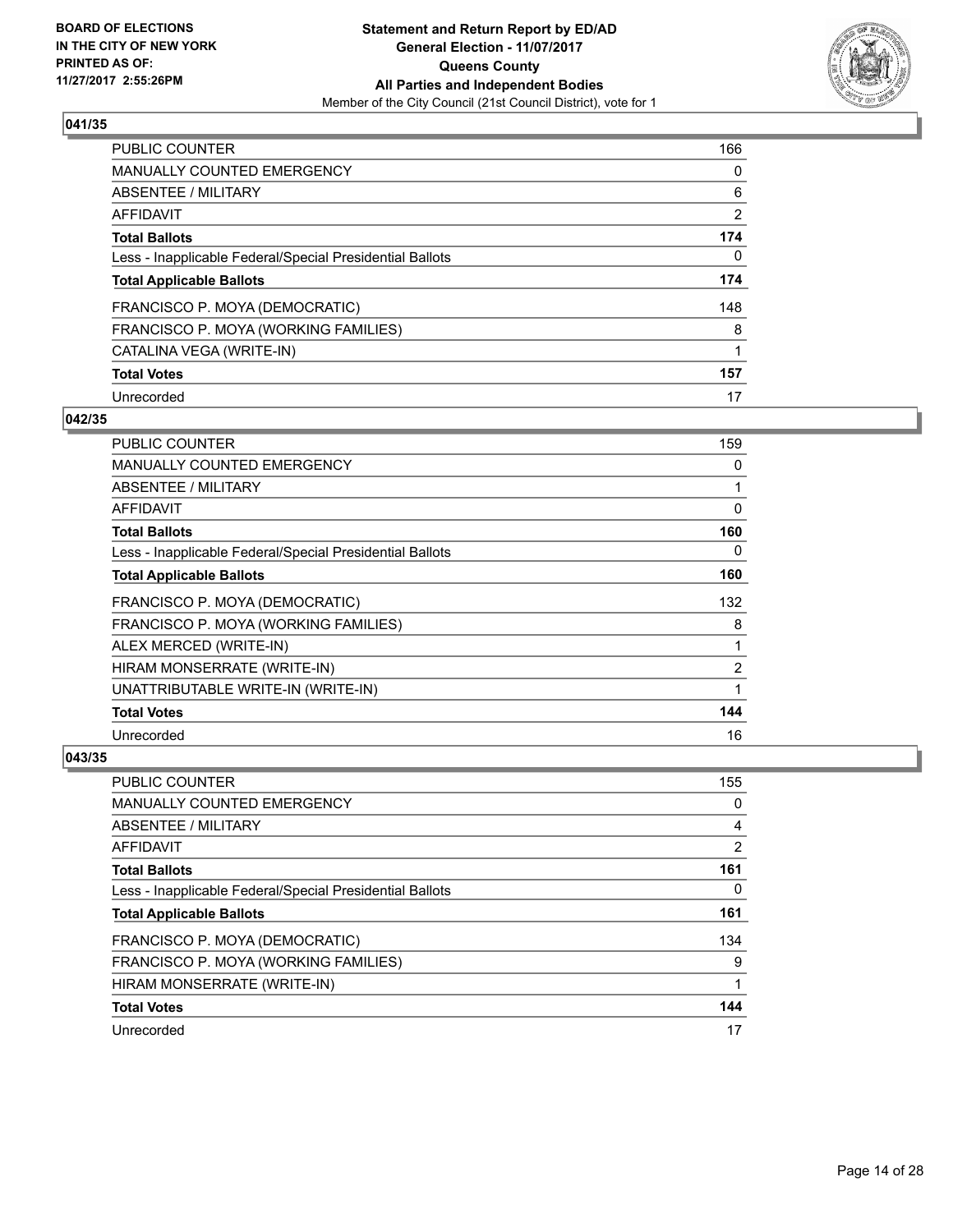

| <b>PUBLIC COUNTER</b>                                    | 158 |
|----------------------------------------------------------|-----|
| <b>MANUALLY COUNTED EMERGENCY</b>                        | 0   |
| ABSENTEE / MILITARY                                      | 0   |
| <b>AFFIDAVIT</b>                                         | 1   |
| <b>Total Ballots</b>                                     | 159 |
| Less - Inapplicable Federal/Special Presidential Ballots | 0   |
| <b>Total Applicable Ballots</b>                          | 159 |
| FRANCISCO P. MOYA (DEMOCRATIC)                           | 130 |
| FRANCISCO P. MOYA (WORKING FAMILIES)                     | 7   |
| BRUCE SPRINGSTEEN (WRITE-IN)                             |     |
| ERYCKA MONTOYA (WRITE-IN)                                | 1   |
| <b>Total Votes</b>                                       | 139 |
| Unrecorded                                               | 20  |

## **045/35**

| <b>PUBLIC COUNTER</b>                                    | 153 |
|----------------------------------------------------------|-----|
| MANUALLY COUNTED EMERGENCY                               | 0   |
| ABSENTEE / MILITARY                                      | 4   |
| AFFIDAVIT                                                |     |
| <b>Total Ballots</b>                                     | 158 |
| Less - Inapplicable Federal/Special Presidential Ballots | 0   |
| <b>Total Applicable Ballots</b>                          | 158 |
| FRANCISCO P. MOYA (DEMOCRATIC)                           | 137 |
| FRANCISCO P. MOYA (WORKING FAMILIES)                     | 8   |
| <b>Total Votes</b>                                       | 145 |
| Unrecorded                                               | 13  |
|                                                          |     |

| <b>PUBLIC COUNTER</b>                                    | 198 |
|----------------------------------------------------------|-----|
| MANUALLY COUNTED EMERGENCY                               | 0   |
| ABSENTEE / MILITARY                                      | 3   |
| AFFIDAVIT                                                |     |
| <b>Total Ballots</b>                                     | 202 |
| Less - Inapplicable Federal/Special Presidential Ballots | 0   |
| <b>Total Applicable Ballots</b>                          | 202 |
| FRANCISCO P. MOYA (DEMOCRATIC)                           | 164 |
| FRANCISCO P. MOYA (WORKING FAMILIES)                     | 8   |
| <b>Total Votes</b>                                       | 172 |
| Unrecorded                                               | 30  |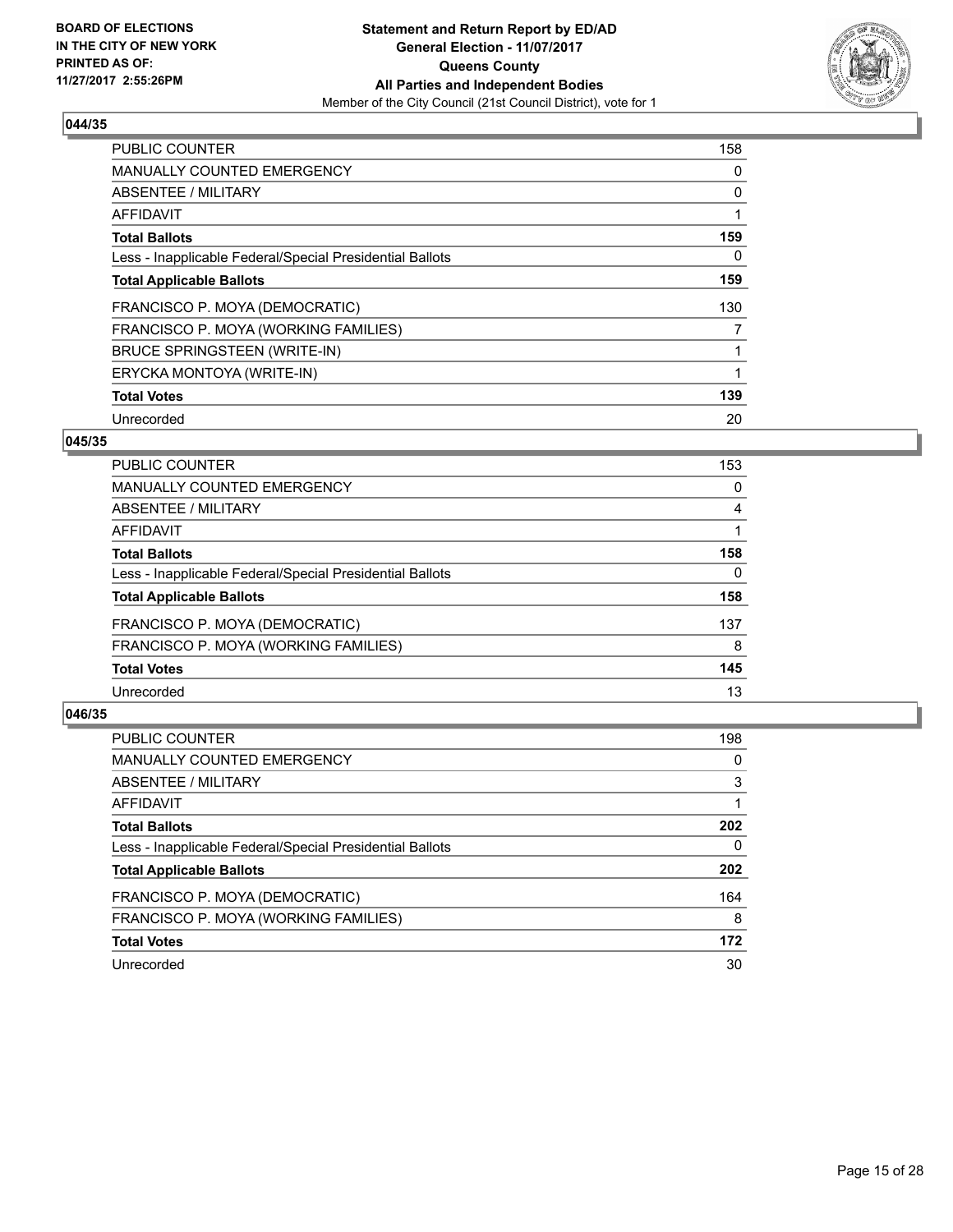

| <b>PUBLIC COUNTER</b>                                    | 211 |
|----------------------------------------------------------|-----|
| <b>MANUALLY COUNTED EMERGENCY</b>                        | 0   |
| ABSENTEE / MILITARY                                      |     |
| AFFIDAVIT                                                | 0   |
| <b>Total Ballots</b>                                     | 212 |
| Less - Inapplicable Federal/Special Presidential Ballots | 0   |
| <b>Total Applicable Ballots</b>                          | 212 |
| FRANCISCO P. MOYA (DEMOCRATIC)                           | 185 |
| FRANCISCO P. MOYA (WORKING FAMILIES)                     | 6   |
| UNATTRIBUTABLE WRITE-IN (WRITE-IN)                       | 2   |
| <b>Total Votes</b>                                       | 193 |
| Unrecorded                                               | 19  |

#### **048/35**

| <b>PUBLIC COUNTER</b>                                    | 234            |
|----------------------------------------------------------|----------------|
| <b>MANUALLY COUNTED EMERGENCY</b>                        | 0              |
| ABSENTEE / MILITARY                                      | $\overline{2}$ |
| AFFIDAVIT                                                |                |
| <b>Total Ballots</b>                                     | 237            |
| Less - Inapplicable Federal/Special Presidential Ballots | 0              |
| <b>Total Applicable Ballots</b>                          | 237            |
| FRANCISCO P. MOYA (DEMOCRATIC)                           | 196            |
| FRANCISCO P. MOYA (WORKING FAMILIES)                     | 8              |
| HIRAM MONSERRATE (WRITE-IN)                              | 7              |
| UNATTRIBUTABLE WRITE-IN (WRITE-IN)                       |                |
| <b>Total Votes</b>                                       | 212            |
| Unrecorded                                               | 25             |

| <b>PUBLIC COUNTER</b>                                    | 187 |
|----------------------------------------------------------|-----|
| <b>MANUALLY COUNTED EMERGENCY</b>                        | 0   |
| ABSENTEE / MILITARY                                      | 4   |
| AFFIDAVIT                                                |     |
| <b>Total Ballots</b>                                     | 192 |
| Less - Inapplicable Federal/Special Presidential Ballots | 0   |
| <b>Total Applicable Ballots</b>                          | 192 |
| FRANCISCO P. MOYA (DEMOCRATIC)                           | 159 |
| FRANCISCO P. MOYA (WORKING FAMILIES)                     | 11  |
| <b>Total Votes</b>                                       | 170 |
| Unrecorded                                               | 22  |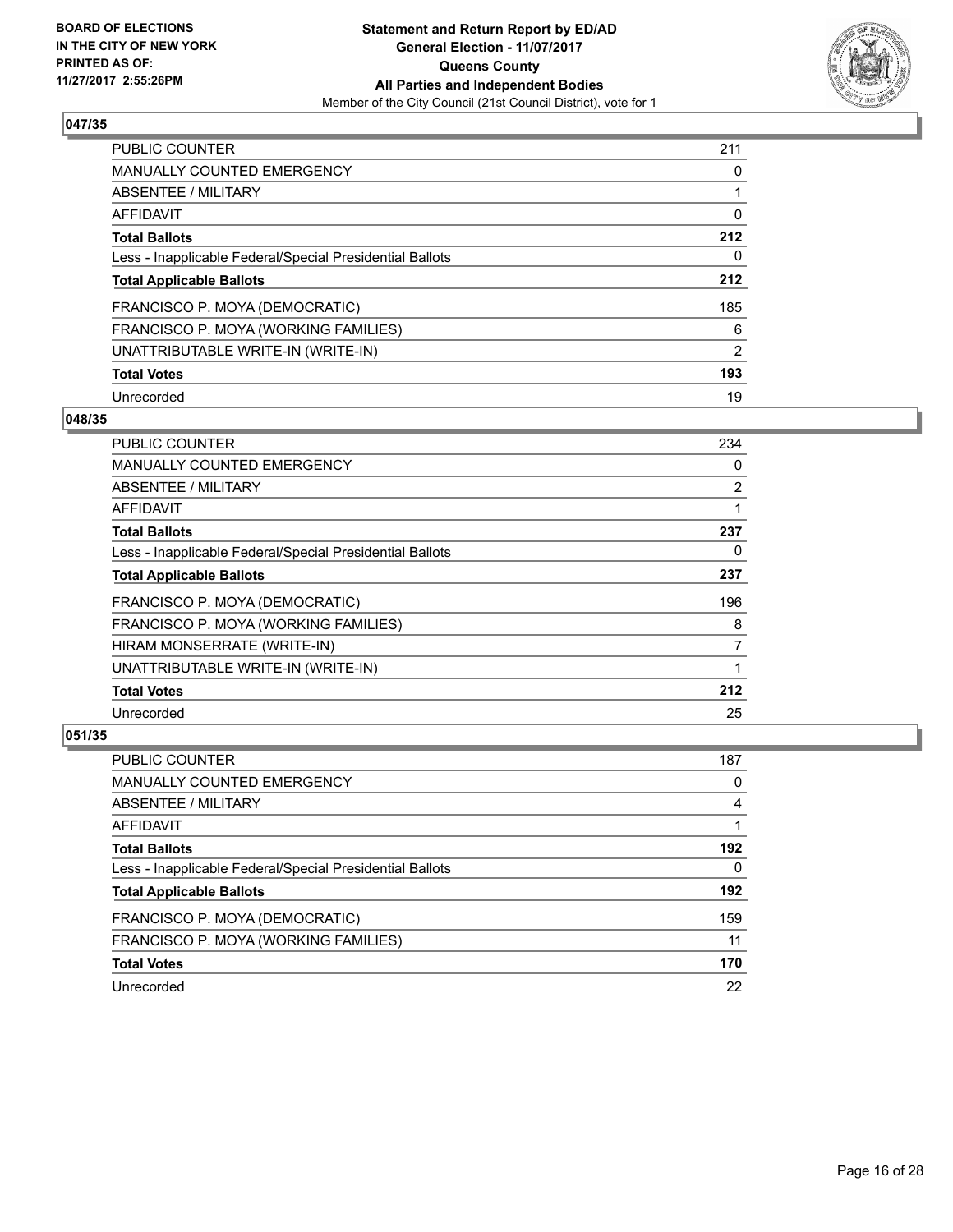

| <b>PUBLIC COUNTER</b>                                    | 191 |
|----------------------------------------------------------|-----|
| MANUALLY COUNTED EMERGENCY                               | 0   |
| ABSENTEE / MILITARY                                      | 91  |
| AFFIDAVIT                                                | 3   |
| <b>Total Ballots</b>                                     | 285 |
| Less - Inapplicable Federal/Special Presidential Ballots | 0   |
| <b>Total Applicable Ballots</b>                          | 285 |
| FRANCISCO P. MOYA (DEMOCRATIC)                           | 230 |
| FRANCISCO P. MOYA (WORKING FAMILIES)                     | 12  |
| DANA JEFFREY-WILLIAMS (WRITE-IN)                         | 1   |
| INETHA WHITE (WRITE-IN)                                  | 1   |
| LUCIA R. SANCHEZ (WRITE-IN)                              | 1   |
| MARVIN JEFFCOAT (WRITE-IN)                               | 1   |
| UNATTRIBUTABLE WRITE-IN (WRITE-IN)                       | 1   |
| <b>Total Votes</b>                                       | 247 |
| Unrecorded                                               | 38  |

## **053/35**

| PUBLIC COUNTER                                           | 220 |
|----------------------------------------------------------|-----|
| <b>MANUALLY COUNTED EMERGENCY</b>                        | 0   |
| ABSENTEE / MILITARY                                      | 6   |
| <b>AFFIDAVIT</b>                                         | 0   |
| <b>Total Ballots</b>                                     | 226 |
| Less - Inapplicable Federal/Special Presidential Ballots | 0   |
| <b>Total Applicable Ballots</b>                          | 226 |
| FRANCISCO P. MOYA (DEMOCRATIC)                           | 181 |
| FRANCISCO P. MOYA (WORKING FAMILIES)                     | 8   |
| HIRAM MONSERRATE (WRITE-IN)                              | 2   |
| UNATTRIBUTABLE WRITE-IN (WRITE-IN)                       | 3   |
| <b>Total Votes</b>                                       | 194 |
| Unrecorded                                               | 32  |

| 055/35 COMBINED into: 054/35                             |          |
|----------------------------------------------------------|----------|
| <b>Total Votes</b>                                       | 0        |
| FRANCISCO P. MOYA (WORKING FAMILIES)                     | 0        |
| FRANCISCO P. MOYA (DEMOCRATIC)                           | $\Omega$ |
| <b>Total Applicable Ballots</b>                          | 0        |
| Less - Inapplicable Federal/Special Presidential Ballots | $\Omega$ |
| <b>Total Ballots</b>                                     | 0        |
| AFFIDAVIT                                                | 0        |
| ABSENTEE / MILITARY                                      | 0        |
| <b>MANUALLY COUNTED EMERGENCY</b>                        | 0        |
| <b>PUBLIC COUNTER</b>                                    | 0        |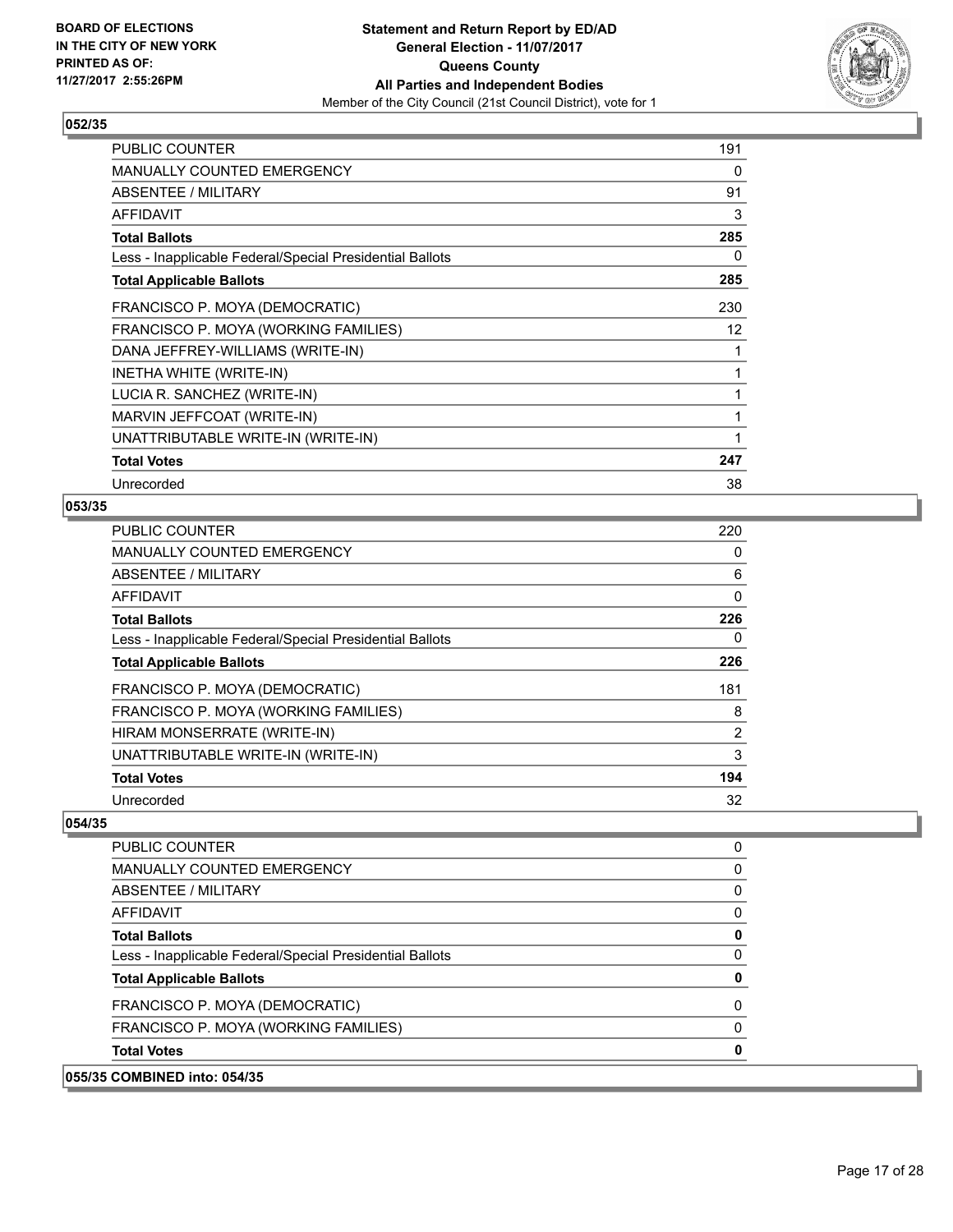

| <b>Total Votes</b>                                       | 0 |
|----------------------------------------------------------|---|
| FRANCISCO P. MOYA (WORKING FAMILIES)                     | 0 |
| FRANCISCO P. MOYA (DEMOCRATIC)                           | 0 |
| <b>Total Applicable Ballots</b>                          | 0 |
| Less - Inapplicable Federal/Special Presidential Ballots | 0 |
| <b>Total Ballots</b>                                     | 0 |
| AFFIDAVIT                                                | 0 |
| <b>ABSENTEE / MILITARY</b>                               | 0 |
| <b>MANUALLY COUNTED EMERGENCY</b>                        | 0 |
| PUBLIC COUNTER                                           | 0 |

#### **057/35**

| <b>Total Votes</b>                                       | 0 |
|----------------------------------------------------------|---|
| FRANCISCO P. MOYA (WORKING FAMILIES)                     | 0 |
| FRANCISCO P. MOYA (DEMOCRATIC)                           | 0 |
| <b>Total Applicable Ballots</b>                          | 0 |
| Less - Inapplicable Federal/Special Presidential Ballots | 0 |
| <b>Total Ballots</b>                                     | 0 |
| AFFIDAVIT                                                | 0 |
| <b>ABSENTEE / MILITARY</b>                               | 0 |
| <b>MANUALLY COUNTED EMERGENCY</b>                        | 0 |
| PUBLIC COUNTER                                           | 0 |

| PUBLIC COUNTER                                           | 116 |
|----------------------------------------------------------|-----|
| <b>MANUALLY COUNTED EMERGENCY</b>                        | 0   |
| ABSENTEE / MILITARY                                      | 4   |
| AFFIDAVIT                                                | 0   |
| <b>Total Ballots</b>                                     | 120 |
| Less - Inapplicable Federal/Special Presidential Ballots | 0   |
| <b>Total Applicable Ballots</b>                          | 120 |
| FRANCISCO P. MOYA (DEMOCRATIC)                           | 105 |
| FRANCISCO P. MOYA (WORKING FAMILIES)                     | 4   |
| <b>Total Votes</b>                                       | 109 |
| Unrecorded                                               | 11  |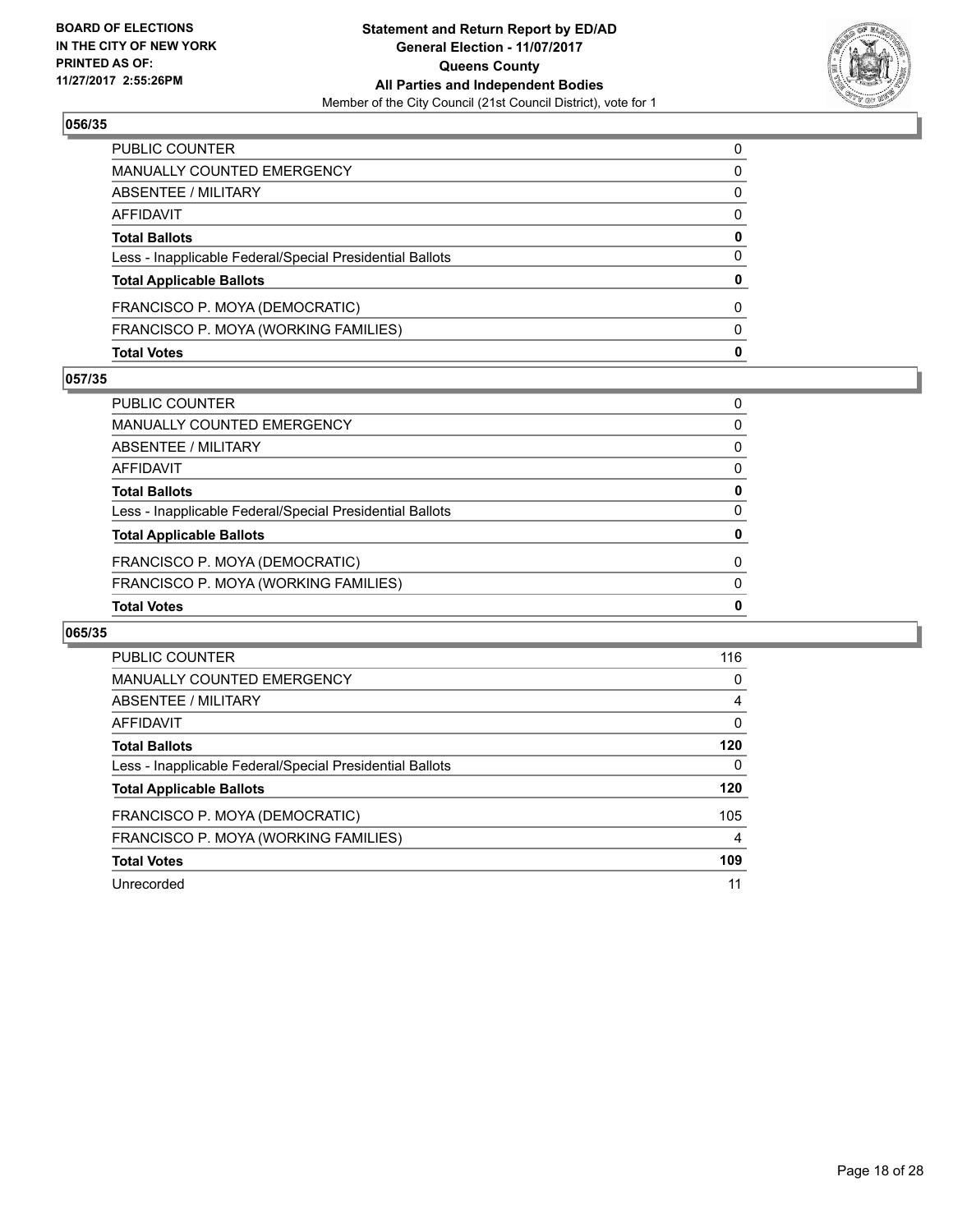

| PUBLIC COUNTER                                           | 179 |
|----------------------------------------------------------|-----|
| <b>MANUALLY COUNTED EMERGENCY</b>                        | 0   |
| ABSENTEE / MILITARY                                      | 2   |
| AFFIDAVIT                                                |     |
| <b>Total Ballots</b>                                     | 182 |
| Less - Inapplicable Federal/Special Presidential Ballots | 0   |
| <b>Total Applicable Ballots</b>                          | 182 |
| FRANCISCO P. MOYA (DEMOCRATIC)                           | 149 |
| FRANCISCO P. MOYA (WORKING FAMILIES)                     | 5   |
| HIRAM MONSERRATE (WRITE-IN)                              |     |
| <b>Total Votes</b>                                       | 155 |
| Unrecorded                                               | 27  |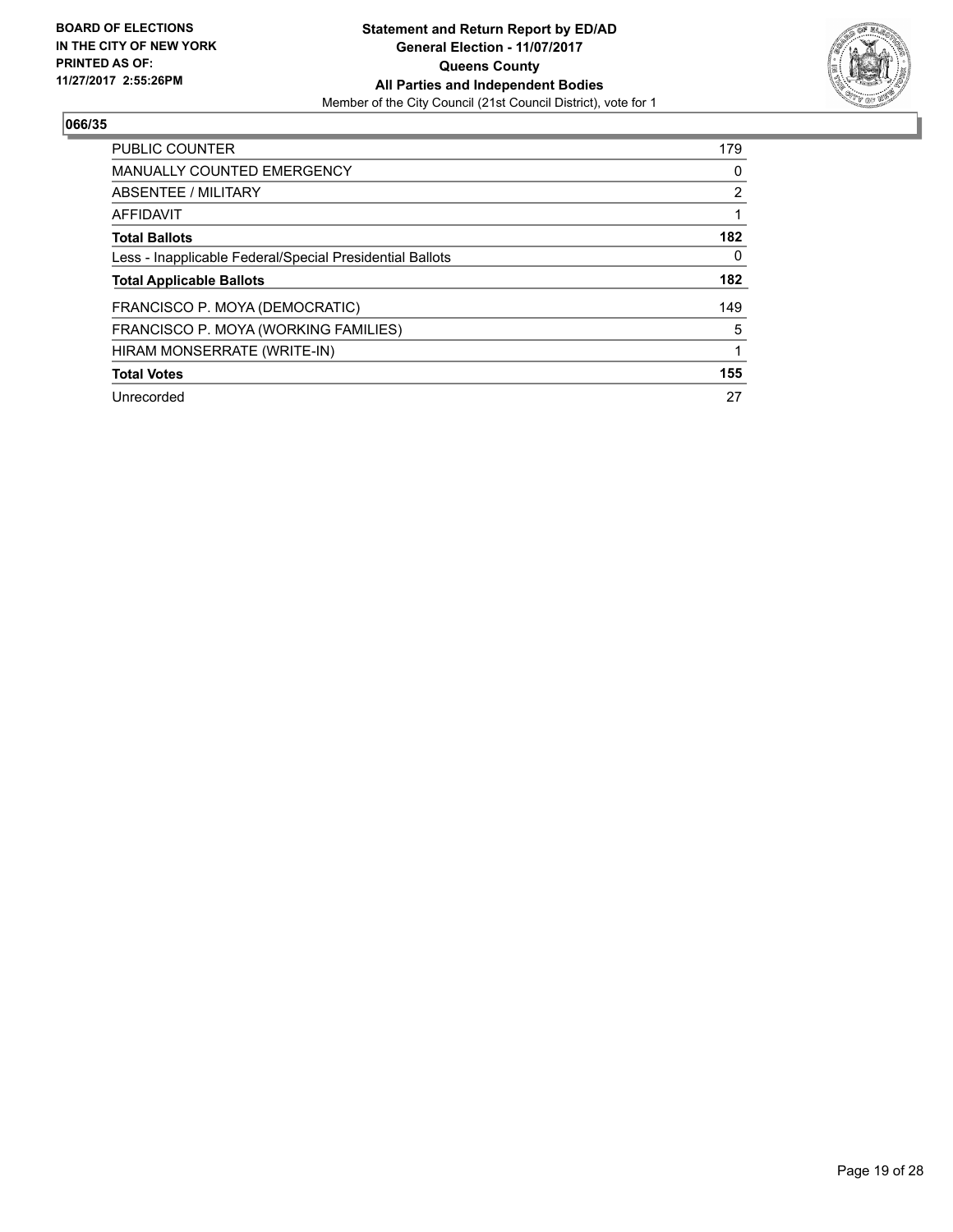

| <b>PUBLIC COUNTER</b>                                    | O |
|----------------------------------------------------------|---|
| MANUALLY COUNTED EMERGENCY                               | 0 |
| ABSENTEE / MILITARY                                      | 0 |
| AFFIDAVIT                                                | 0 |
| <b>Total Ballots</b>                                     | 0 |
| Less - Inapplicable Federal/Special Presidential Ballots | 0 |
| <b>Total Applicable Ballots</b>                          | 0 |
| FRANCISCO P. MOYA (DEMOCRATIC)                           | O |
| FRANCISCO P. MOYA (WORKING FAMILIES)                     | O |
| <b>Total Votes</b>                                       | 0 |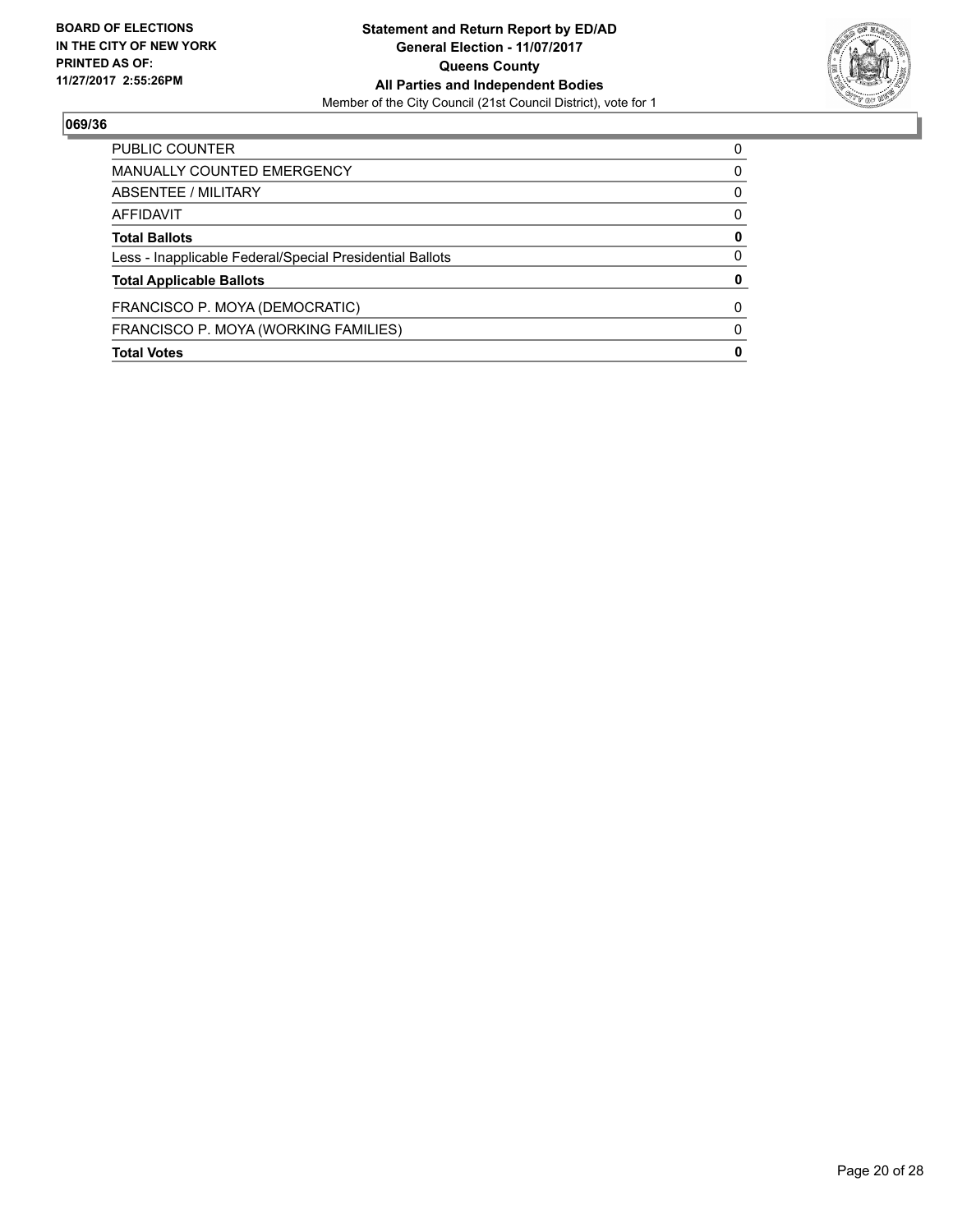

| <b>PUBLIC COUNTER</b>                                    | 140 |
|----------------------------------------------------------|-----|
| <b>MANUALLY COUNTED EMERGENCY</b>                        | 0   |
| ABSENTEE / MILITARY                                      |     |
| AFFIDAVIT                                                | 0   |
| <b>Total Ballots</b>                                     | 147 |
| Less - Inapplicable Federal/Special Presidential Ballots | 0   |
| <b>Total Applicable Ballots</b>                          | 147 |
| FRANCISCO P. MOYA (DEMOCRATIC)                           | 119 |
| FRANCISCO P. MOYA (WORKING FAMILIES)                     | 8   |
| UNATTRIBUTABLE WRITE-IN (WRITE-IN)                       |     |
| <b>Total Votes</b>                                       | 128 |
| Unrecorded                                               | 19  |

#### **002/39**

| <b>PUBLIC COUNTER</b>                                    | 99 |
|----------------------------------------------------------|----|
| <b>MANUALLY COUNTED EMERGENCY</b>                        | 0  |
| ABSENTEE / MILITARY                                      | 0  |
| AFFIDAVIT                                                | 0  |
| <b>Total Ballots</b>                                     | 99 |
| Less - Inapplicable Federal/Special Presidential Ballots | 0  |
| <b>Total Applicable Ballots</b>                          | 99 |
| FRANCISCO P. MOYA (DEMOCRATIC)                           | 72 |
| FRANCISCO P. MOYA (WORKING FAMILIES)                     | 6  |
| <b>Total Votes</b>                                       | 78 |
| Unrecorded                                               | 21 |
|                                                          |    |

| <b>PUBLIC COUNTER</b>                                    | 150            |
|----------------------------------------------------------|----------------|
| MANUALLY COUNTED EMERGENCY                               | 0              |
| ABSENTEE / MILITARY                                      |                |
| AFFIDAVIT                                                | $\overline{2}$ |
| <b>Total Ballots</b>                                     | 153            |
| Less - Inapplicable Federal/Special Presidential Ballots | $\Omega$       |
| <b>Total Applicable Ballots</b>                          | 153            |
| FRANCISCO P. MOYA (DEMOCRATIC)                           | 97             |
| FRANCISCO P. MOYA (WORKING FAMILIES)                     | 13             |
| KONSTANTINES POULIDIS (WRITE-IN)                         |                |
| <b>Total Votes</b>                                       | 111            |
| Unrecorded                                               | 42             |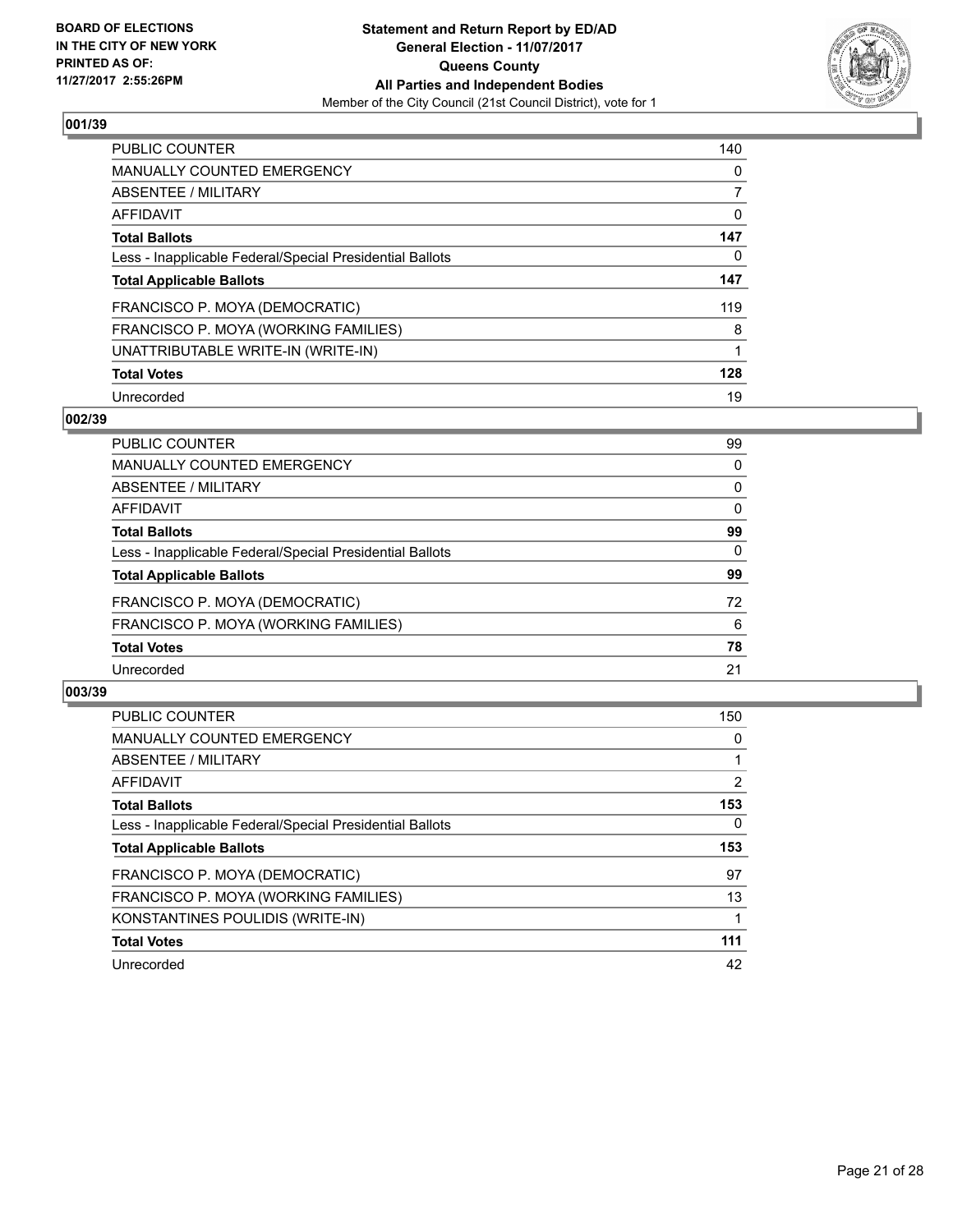

| <b>PUBLIC COUNTER</b>                                    | 155 |
|----------------------------------------------------------|-----|
| <b>MANUALLY COUNTED EMERGENCY</b>                        | 0   |
| ABSENTEE / MILITARY                                      | 0   |
| AFFIDAVIT                                                | 0   |
| <b>Total Ballots</b>                                     | 155 |
| Less - Inapplicable Federal/Special Presidential Ballots | 0   |
| <b>Total Applicable Ballots</b>                          | 155 |
| FRANCISCO P. MOYA (DEMOCRATIC)                           | 120 |
| FRANCISCO P. MOYA (WORKING FAMILIES)                     | 10  |
| PETER A. KOO (WRITE-IN)                                  |     |
| <b>Total Votes</b>                                       | 131 |
| Unrecorded                                               | 24  |

#### **005/39**

| <b>PUBLIC COUNTER</b>                                    | 146 |
|----------------------------------------------------------|-----|
| MANUALLY COUNTED EMERGENCY                               | 0   |
| ABSENTEE / MILITARY                                      | 0   |
| AFFIDAVIT                                                | 3   |
| <b>Total Ballots</b>                                     | 149 |
| Less - Inapplicable Federal/Special Presidential Ballots | 0   |
| <b>Total Applicable Ballots</b>                          | 149 |
| FRANCISCO P. MOYA (DEMOCRATIC)                           | 95  |
| FRANCISCO P. MOYA (WORKING FAMILIES)                     | 10  |
| <b>Total Votes</b>                                       | 105 |
| Unrecorded                                               | 44  |

| <b>PUBLIC COUNTER</b>                                    | 97               |
|----------------------------------------------------------|------------------|
| MANUALLY COUNTED EMERGENCY                               | 0                |
| ABSENTEE / MILITARY                                      | $\overline{2}$   |
| <b>AFFIDAVIT</b>                                         | 3                |
| <b>Total Ballots</b>                                     | 102 <sub>2</sub> |
| Less - Inapplicable Federal/Special Presidential Ballots | $\Omega$         |
| <b>Total Applicable Ballots</b>                          | 102 <sub>2</sub> |
| FRANCISCO P. MOYA (DEMOCRATIC)                           | 72               |
| FRANCISCO P. MOYA (WORKING FAMILIES)                     | 9                |
| UNATTRIBUTABLE WRITE-IN (WRITE-IN)                       |                  |
| <b>Total Votes</b>                                       | 82               |
| Unrecorded                                               | 20               |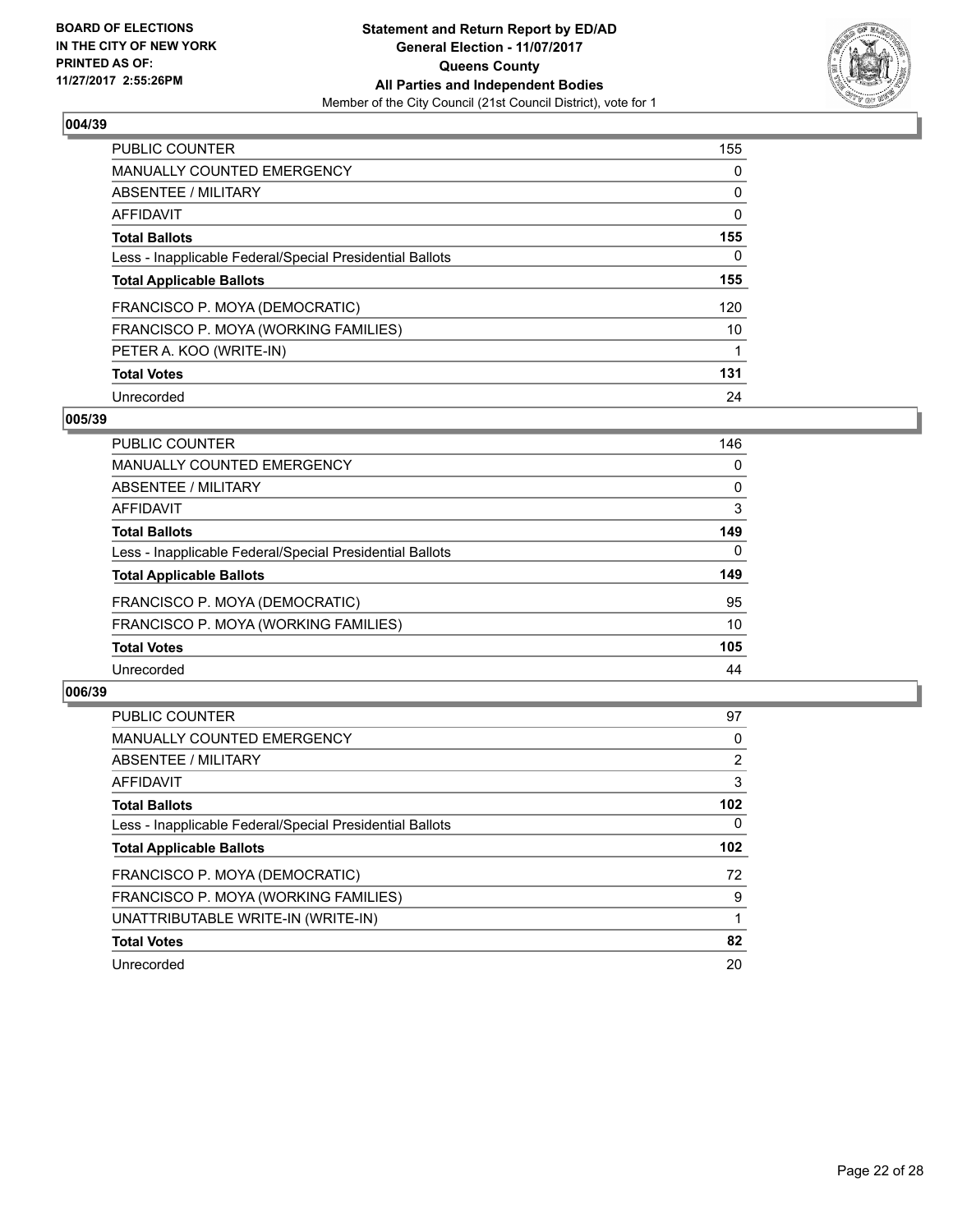

| PUBLIC COUNTER                                           | 196 |
|----------------------------------------------------------|-----|
| MANUALLY COUNTED EMERGENCY                               | 0   |
| ABSENTEE / MILITARY                                      | 3   |
| AFFIDAVIT                                                | 7   |
| <b>Total Ballots</b>                                     | 206 |
| Less - Inapplicable Federal/Special Presidential Ballots | 0   |
| <b>Total Applicable Ballots</b>                          | 206 |
| FRANCISCO P. MOYA (DEMOCRATIC)                           | 156 |
| FRANCISCO P. MOYA (WORKING FAMILIES)                     | 19  |
| <b>Total Votes</b>                                       | 175 |
| Unrecorded                                               | 31  |

#### **008/39**

| <b>PUBLIC COUNTER</b>                                    | 126 |
|----------------------------------------------------------|-----|
| MANUALLY COUNTED EMERGENCY                               | 0   |
| ABSENTEE / MILITARY                                      | 0   |
| AFFIDAVIT                                                |     |
| <b>Total Ballots</b>                                     | 127 |
| Less - Inapplicable Federal/Special Presidential Ballots | 0   |
| <b>Total Applicable Ballots</b>                          | 127 |
| FRANCISCO P. MOYA (DEMOCRATIC)                           | 84  |
| FRANCISCO P. MOYA (WORKING FAMILIES)                     | 12  |
| <b>Total Votes</b>                                       | 96  |
| Unrecorded                                               | 31  |

| PUBLIC COUNTER                                           | 127            |
|----------------------------------------------------------|----------------|
| <b>MANUALLY COUNTED EMERGENCY</b>                        | 0              |
| ABSENTEE / MILITARY                                      | $\overline{2}$ |
| <b>AFFIDAVIT</b>                                         | 5              |
| <b>Total Ballots</b>                                     | 134            |
| Less - Inapplicable Federal/Special Presidential Ballots | 0              |
| <b>Total Applicable Ballots</b>                          | 134            |
|                                                          |                |
| FRANCISCO P. MOYA (DEMOCRATIC)                           | 104            |
| FRANCISCO P. MOYA (WORKING FAMILIES)                     | 13             |
| HIRAM MONSERRATE (WRITE-IN)                              | 3              |
| LOUIS ARMSTRONG (WRITE-IN)                               |                |
| UNATTRIBUTABLE WRITE-IN (WRITE-IN)                       |                |
| <b>Total Votes</b>                                       | 122            |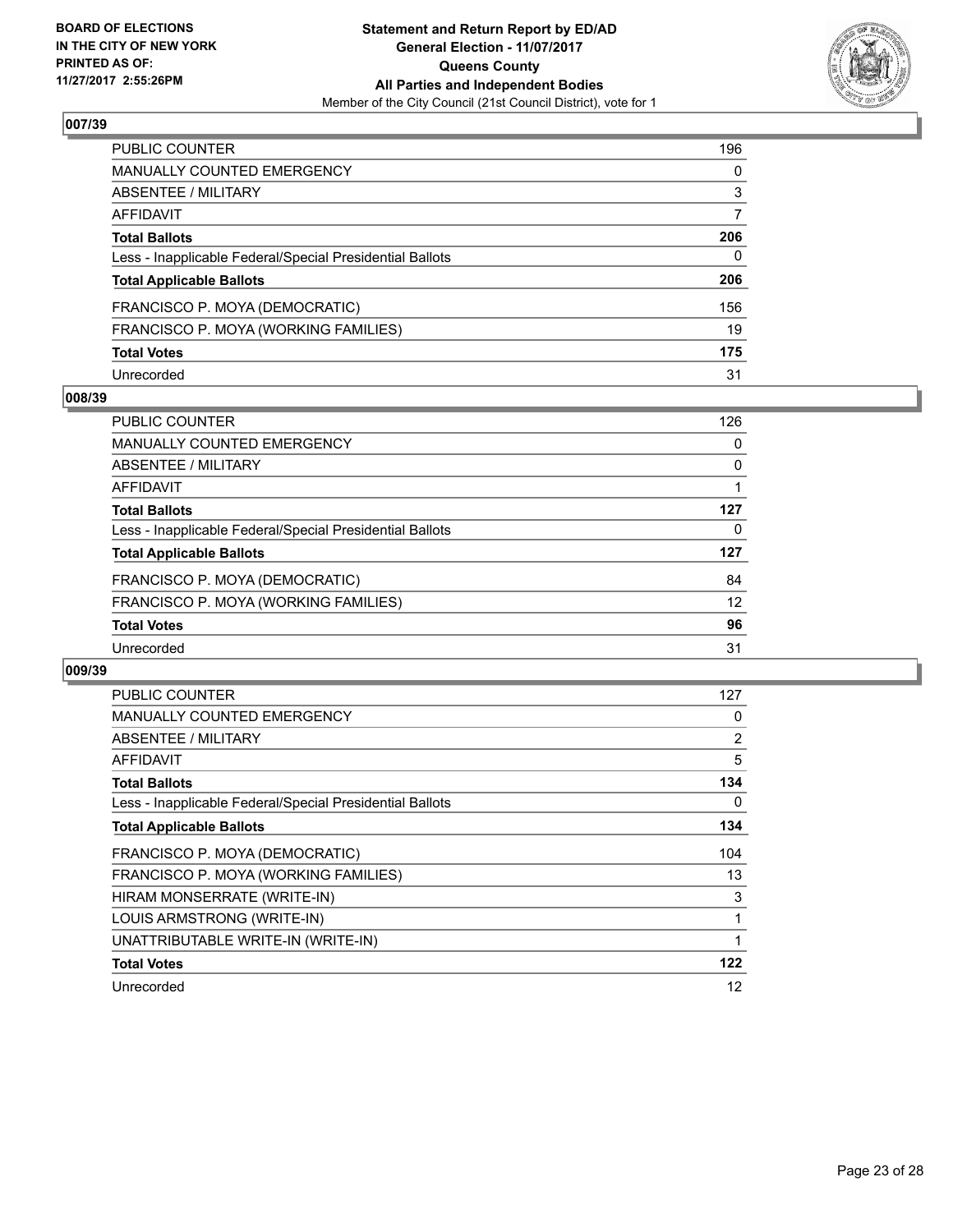

| <b>PUBLIC COUNTER</b>                                    | 131 |
|----------------------------------------------------------|-----|
| <b>MANUALLY COUNTED EMERGENCY</b>                        | 0   |
| ABSENTEE / MILITARY                                      | 0   |
| AFFIDAVIT                                                |     |
| <b>Total Ballots</b>                                     | 132 |
| Less - Inapplicable Federal/Special Presidential Ballots | 0   |
| <b>Total Applicable Ballots</b>                          | 132 |
| FRANCISCO P. MOYA (DEMOCRATIC)                           | 110 |
| FRANCISCO P. MOYA (WORKING FAMILIES)                     | 5   |
| ERYCKA MONTOYA (WRITE-IN)                                |     |
| <b>Total Votes</b>                                       | 116 |
| Unrecorded                                               | 16  |

## **012/39**

| <b>PUBLIC COUNTER</b>                                    | 136            |
|----------------------------------------------------------|----------------|
| <b>MANUALLY COUNTED EMERGENCY</b>                        | 0              |
| ABSENTEE / MILITARY                                      | $\overline{2}$ |
| <b>AFFIDAVIT</b>                                         | 3              |
| <b>Total Ballots</b>                                     | 141            |
| Less - Inapplicable Federal/Special Presidential Ballots | 0              |
| <b>Total Applicable Ballots</b>                          | 141            |
| FRANCISCO P. MOYA (DEMOCRATIC)                           | 111            |
| FRANCISCO P. MOYA (WORKING FAMILIES)                     | 5              |
| UNATTRIBUTABLE WRITE-IN (WRITE-IN)                       |                |
| <b>Total Votes</b>                                       | 117            |
| Unrecorded                                               | 24             |

| <b>PUBLIC COUNTER</b>                                    | 233            |
|----------------------------------------------------------|----------------|
| MANUALLY COUNTED EMERGENCY                               | 0              |
| <b>ABSENTEE / MILITARY</b>                               | 8              |
| <b>AFFIDAVIT</b>                                         | 3              |
| <b>Total Ballots</b>                                     | 244            |
| Less - Inapplicable Federal/Special Presidential Ballots | 0              |
| <b>Total Applicable Ballots</b>                          | 244            |
| FRANCISCO P. MOYA (DEMOCRATIC)                           | 182            |
| FRANCISCO P. MOYA (WORKING FAMILIES)                     | 23             |
| <b>BARACK OBAMA (WRITE-IN)</b>                           | 1              |
| <b>BO DIETL (WRITE-IN)</b>                               | 1              |
| CHRISTINA FURLONG (WRITE-IN)                             | 1              |
| CRISTINA FURLONG (WRITE-IN)                              | 2              |
| DONALD DUCK (WRITE-IN)                                   | 1              |
| HIRAM MONSERRATE (WRITE-IN)                              | $\overline{c}$ |
| JULISSA FERREROS - COPELAND (WRITE-IN)                   | 1              |
| LARRY J ARZU (WRITE-IN)                                  | 1              |
| <b>Total Votes</b>                                       | 215            |
| Unrecorded                                               | 29             |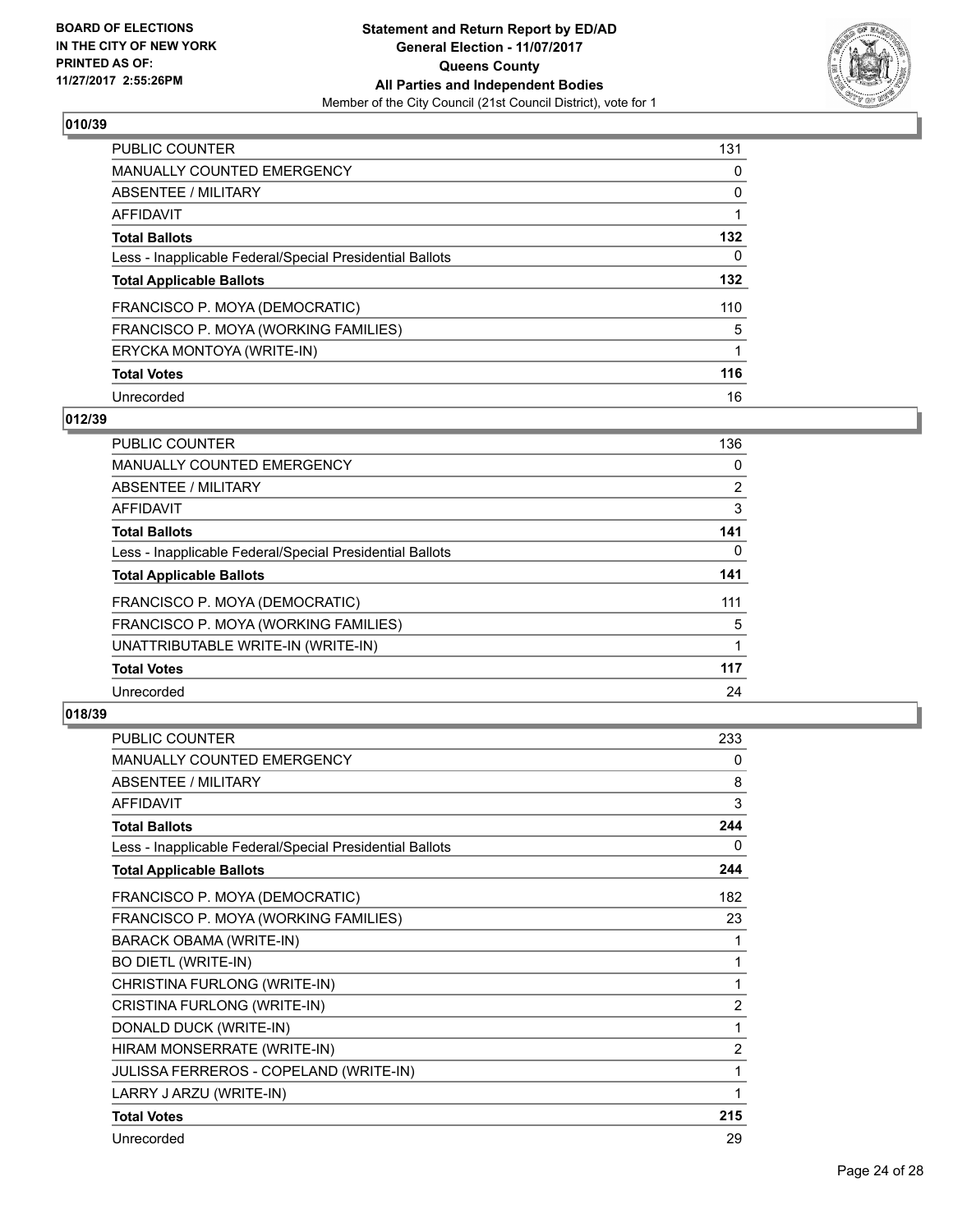

| PUBLIC COUNTER                                           | 38           |
|----------------------------------------------------------|--------------|
| MANUALLY COUNTED EMERGENCY                               | 0            |
| ABSENTEE / MILITARY                                      | 0            |
| AFFIDAVIT                                                | $\mathbf{0}$ |
| <b>Total Ballots</b>                                     | 38           |
| Less - Inapplicable Federal/Special Presidential Ballots | 0            |
| <b>Total Applicable Ballots</b>                          | 38           |
| FRANCISCO P. MOYA (DEMOCRATIC)                           | 31           |
| FRANCISCO P. MOYA (WORKING FAMILIES)                     | 4            |
| <b>Total Votes</b>                                       | 35           |
| Unrecorded                                               | 3            |

#### **052/39**

| <b>PUBLIC COUNTER</b>                                    | 119 |
|----------------------------------------------------------|-----|
| <b>MANUALLY COUNTED EMERGENCY</b>                        | 0   |
| ABSENTEE / MILITARY                                      | 0   |
| <b>AFFIDAVIT</b>                                         | 3   |
| <b>Total Ballots</b>                                     | 122 |
| Less - Inapplicable Federal/Special Presidential Ballots | 0   |
| <b>Total Applicable Ballots</b>                          | 122 |
| FRANCISCO P. MOYA (DEMOCRATIC)                           | 93  |
| FRANCISCO P. MOYA (WORKING FAMILIES)                     | 7   |
| ADHIL LALL (WRITE-IN)                                    |     |
| <b>Total Votes</b>                                       | 101 |
| Unrecorded                                               | 21  |

| <b>PUBLIC COUNTER</b>                                    | 81             |
|----------------------------------------------------------|----------------|
| <b>MANUALLY COUNTED EMERGENCY</b>                        | 0              |
| ABSENTEE / MILITARY                                      | $\overline{2}$ |
| AFFIDAVIT                                                |                |
| <b>Total Ballots</b>                                     | 84             |
| Less - Inapplicable Federal/Special Presidential Ballots | $\Omega$       |
| <b>Total Applicable Ballots</b>                          | 84             |
| FRANCISCO P. MOYA (DEMOCRATIC)                           | 71             |
| FRANCISCO P. MOYA (WORKING FAMILIES)                     | 6              |
| UNATTRIBUTABLE WRITE-IN (WRITE-IN)                       |                |
| <b>Total Votes</b>                                       | 78             |
| Unrecorded                                               | 6              |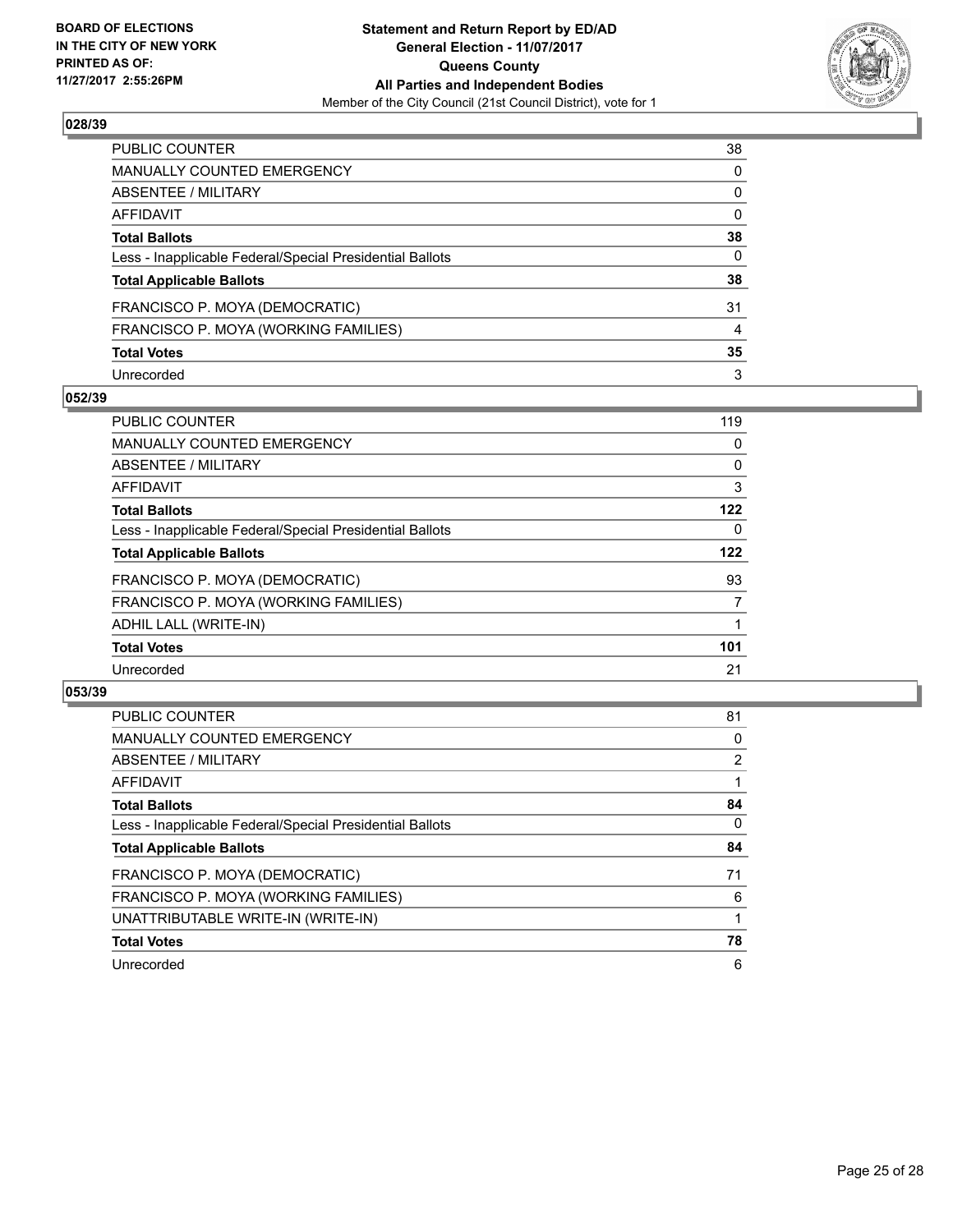

| <b>PUBLIC COUNTER</b>                                    | 112 |
|----------------------------------------------------------|-----|
| <b>MANUALLY COUNTED EMERGENCY</b>                        | 0   |
| ABSENTEE / MILITARY                                      | 2   |
| AFFIDAVIT                                                |     |
| <b>Total Ballots</b>                                     | 115 |
| Less - Inapplicable Federal/Special Presidential Ballots | 0   |
| <b>Total Applicable Ballots</b>                          | 115 |
| FRANCISCO P. MOYA (DEMOCRATIC)                           | 94  |
| FRANCISCO P. MOYA (WORKING FAMILIES)                     | 2   |
| <b>Total Votes</b>                                       | 96  |
| Unrecorded                                               | 19  |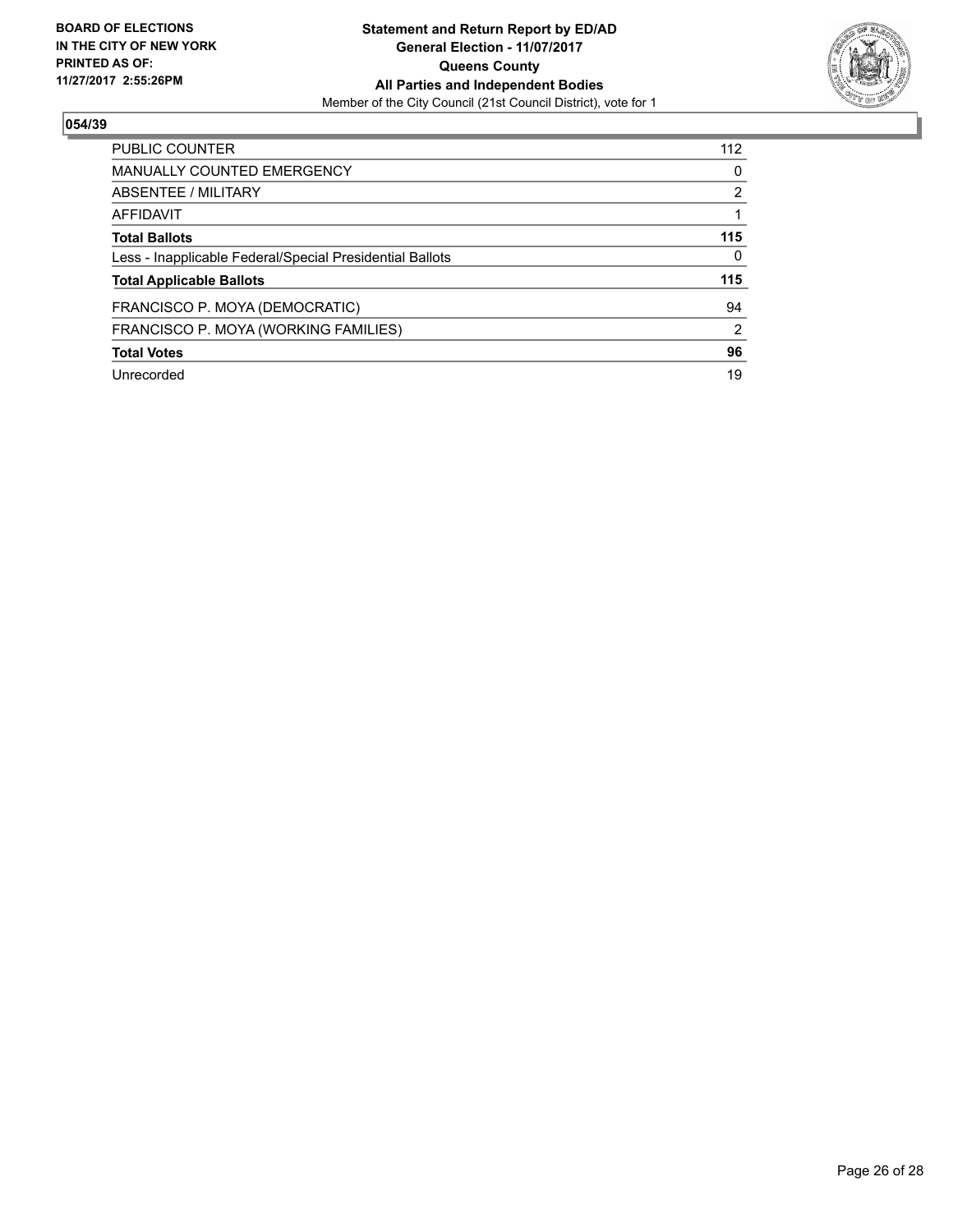

| <b>PUBLIC COUNTER</b>                                    | 0 |
|----------------------------------------------------------|---|
| <b>MANUALLY COUNTED EMERGENCY</b>                        | 0 |
| ABSENTEE / MILITARY                                      | 0 |
| AFFIDAVIT                                                | 0 |
| <b>Total Ballots</b>                                     | 0 |
| Less - Inapplicable Federal/Special Presidential Ballots | 0 |
| <b>Total Applicable Ballots</b>                          | 0 |
| FRANCISCO P. MOYA (DEMOCRATIC)                           | 0 |
| FRANCISCO P. MOYA (WORKING FAMILIES)                     | O |
| <b>Total Votes</b>                                       | 0 |